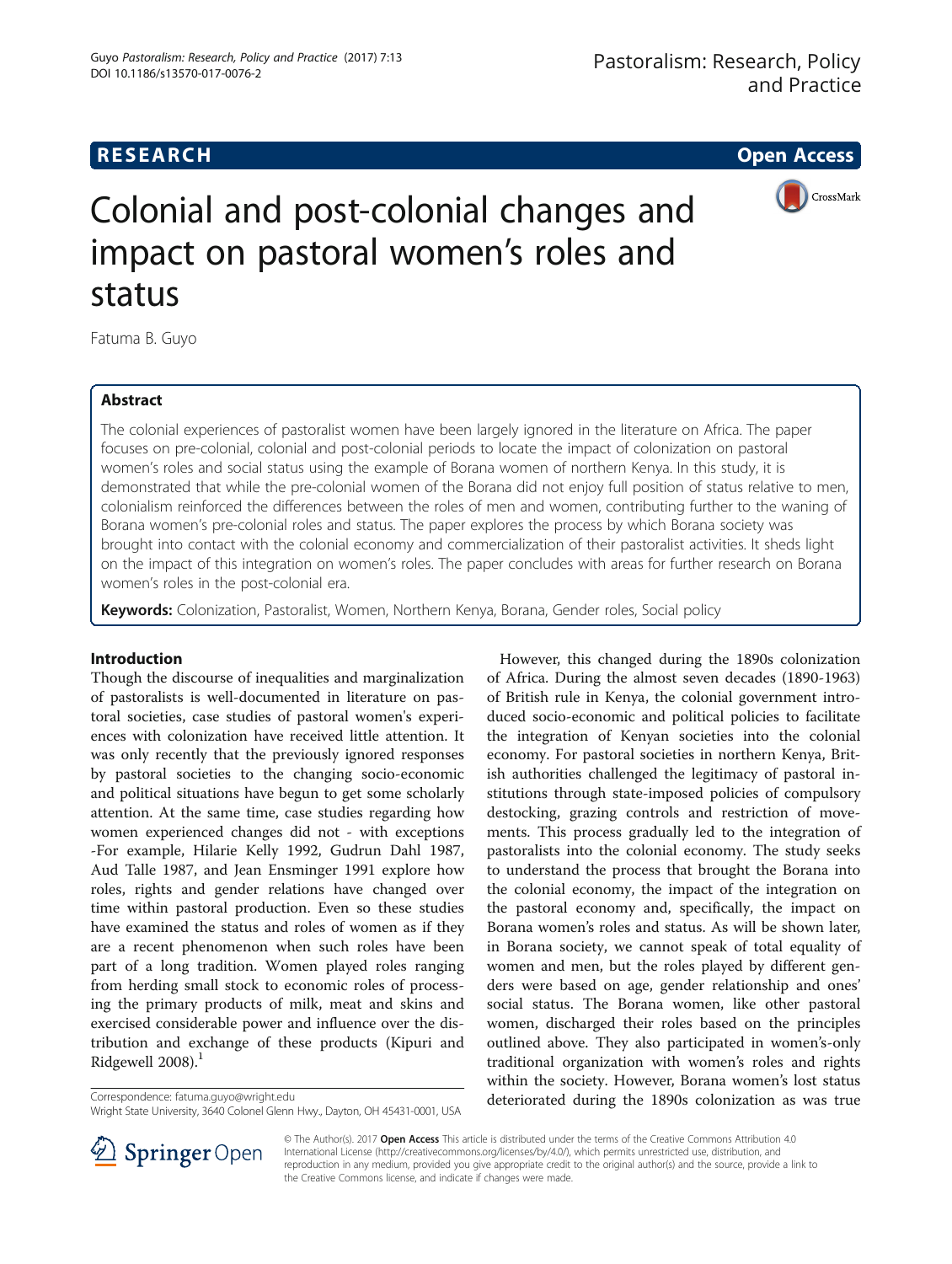with women in other societies. While it cannot be argued that colonization was the only factor in the loss of women's roles, I argue that it was the interplay of factors, among them, colonialism, in conjunction with the spread of Islam and Christianity, which added to the forces that reduced Borana women's roles, positions and status in their society. The history of Christianity in northern Kenya has been explored by Tablino [2004](#page-18-0), but it is important to note that unlike other parts of the colony, in northern Kenya, Christianity did not establish a significant presence until the final decades of colonial rule. Although missionary presence dates back to the early twentieth century, Christianity started taking root in northern Kenya only in the 1950s and  $1960s<sup>2</sup>$  It is to be understood that Christianity reached Africa generally in the context of the European's moral duty to change the traditional religious practices and beliefs of Africans. While both men and women were affected, it fell largely on women who dominated religious and ritual practices as a venue to assert their roles. However, Borana women's status deteriorated following colonization beginning in the 1890s, as was true for other societies (Kuwee Kumsa  $2004$ ).<sup>3</sup>

First, the article reviews the current literature on pastoralist women's roles and Borana women in particular to illustrate some of the major works that have been done. The second goal is to examine the pre-colonial roles and status of pastoral women using the example of the Borana of northern Kenya. This contextualization is especially important as it does justice to the normally ignored experiences and roles of pastoralist women in their societies. The third goal is to provide a brief historical background of the Borana, and the fourth aim is to examine the impact of colonization on Borana women's roles. The process of colonization which subsequently led to commercialization of pastoralism and gradual integration of the Borana into the colonial economic system is crucial in understanding the impact on women's roles and Borana gender ideology. The paper concludes by situating pastoral women's roles within the post-colonial changes in Kenya and suggests areas for further research on Borana women's history.

#### Literature review

The experiences of pastoralist women have been largely ignored in the historical literature on Africa. $4$  This is striking when comparing works on pastoral women with those on women in non-pastoral societies. The former have been largely excluded from the body of historical literature (Hodgson [1999\)](#page-17-0).<sup>5</sup>

One group of scholars offers an exception to this exclusion. Ethnographers and anthropologists took the lead in providing information on pastoral societies in general. For example, Elliot Fratkin and Kevin Smith elucidate the changes in the socio-economic and political environment influencing pastoralists. They discuss sedentarization processes, population growth and government policies as factors responsible for the altered lives of the pastoralists and the changing responsibilities of women (Elliot Fratkin and Kevin Smith [1995](#page-17-0) and [2013](#page-17-0)). $6$  An analysis of the changing roles of pastoral women is also offered by Layne Coppock, María Fernández-Giménez and Jeannie Harvey, who examine collective actions by the pastoralist women of northern Kenya. The authors argue that factors such as population growth and settlement in towns have influenced the formation of collective self-help groups (Solomon Desta et al. 2013 and 2016).<sup>7</sup> Another study proposes that camel milk, capital and gender link women's changing roles with trading activities, specifically the milk trade (Anderson et al. [2010](#page-17-0)).<sup>8</sup> While literature on women's ownership varies widely according to Naomi Kipuri and Belinda Straight, Bonnie Kettel argues that women have rights over livestock and their and husbands do not have rights over the disposal of such herds. However, Richard Hogg and Richard Waller disagree with this view, while Peter Little notes that in some pastoral societies, women have access only to herds gifted to them by their brothers or the ones that they came exercise full control milk and milk products (Hogg [2000](#page-17-0); Kipuri and Ridgewell [1978,](#page-17-0) Little [1987;](#page-17-0) Kettel [1986](#page-17-0)).<sup>9</sup>

Other relevant sources include a number of theses and dissertations.10 For example, Michele Nori details the changes and livelihoods impacting northeastern Somali society. This work looks at some of the roles that women play in the livestock trade, marketing and other local commercial activities including the hotel business and the selling of khaat, a plant stimulant consumed by most men in northern Kenya (Nori [2010\)](#page-17-0).<sup>11</sup> Such works provide important information for understanding the experiences of pastoralist women by addressing gender issues and the contribution of women to pastoral production.

Studies on gender issues among the Borana were conducted by Gudrun Dahl who describes the socioeconomic consequences of historical and contemporary forces on the Waso Borana and the impact on the various sector of Borana society. Her use of historical perspectives to understand the gendered aspects of power relations allows for a comprehensive analysis of external forces such as colonialism and statehood along with their contribution to the family and society.<sup>12</sup> Another work by Dahl details the deeper meanings associated with Borana women's roles in building huts and their responsibilities associated with milking and milking containers. The significance of these roles, according to the author, goes beyond their everyday use and symbolizes women's cultural powers and identity within Borana society (Dahl [1990\)](#page-17-0).<sup>13</sup> Studies examining the impact of the Shifta war on the Borana pastoral economy make a broad reference to women (Khalif and Oba 2013).<sup>14</sup>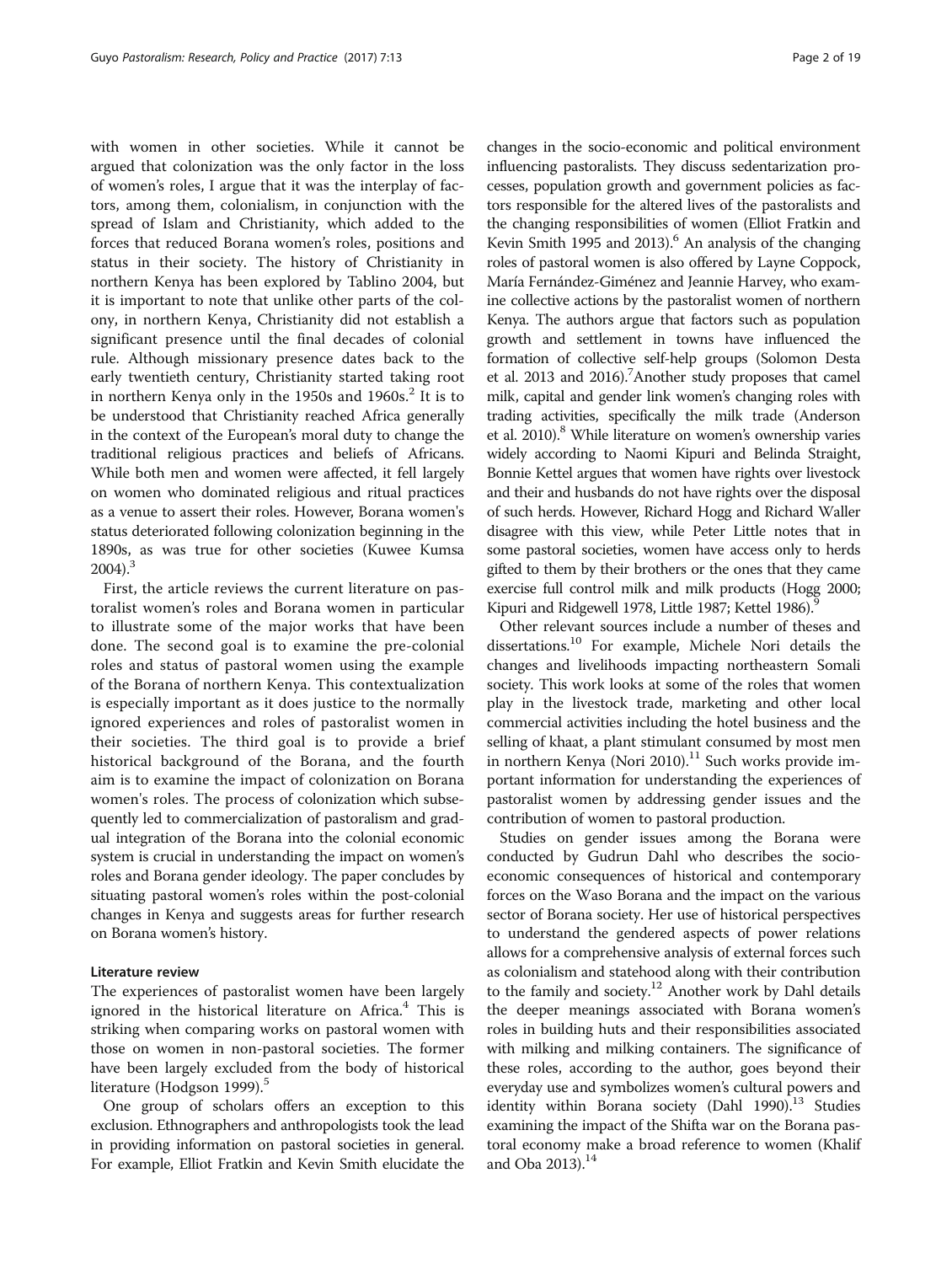There is a large body of literature on pastoralists that address various aspects of the society but very little on women. Some mention women in passing, and even so, they have not paid attention to traditional sources for glimpses into how gender ideologies changed in the colonial period and effects on women of the Borana. However, these studies are germane to gaining an understanding of broader issues of change in colonial and post-colonial periods. The study draws from these works, and the paper especially seeks to contribute to the colonial historical literature on pastoral women.

#### The place of women in Borana society

The pre-colonial history of the Borana has been discussed elsewhere, for example by Paul Baxter in [1954](#page-17-0), so there is no need to repeat it here. It is important to note that the history of the Borana of northern Kenya is part of the general history and culture of Borana Oromo who are currently distributed in Ethiopia.<sup>15</sup> The Borana are a pastoralist group found in southern Ethiopia and northern Kenya and form part of the larger Oromo linguistic group originating in Ethiopia. European colonization and the reign of Menelik II of Ethiopia in the 1890s divided the Borana between British East Africa and the Abyssinian Empire. The Borana are custodians of an egalitarian culture, a uniquely democratic socio-political and economic institution known as Gadaa. The Gada system has been discussed in detail by Asmarom Legesse and Marco Bassi (Legesse [1973](#page-17-0); [2006;](#page-17-0) Bassi 2005).<sup>16</sup> Gada organized the Borana society in terms of generation and age. However, the Gada institution is different from the age-set system (hariya). Whereas a member of an age-set group is recruited based on age per se, the Gada system is based on a generational set and recruits all male children irrespective of age into a single named generation set (Goto [1972\)](#page-17-0).<sup>17</sup> The leader, Aba Gada, is democratically elected in a general assembly called Gumi Gayo every eight years.<sup>18</sup> The assembly is responsible for formulating rules for the Borana community, which are then executed by the Aba Gada and the council members. The council members amend rules and regulations where needed. Gada also preserves traditional customs by socializing men to assume political, cultural and economic responsibilities and pass them on to each successive generation. It is only men who participate in warfare and political election of Gada classes and camp leaders as well as age sets.<sup>19</sup>

Despite its egalitarian principles, the Gada politicomilitary structures actively excluded women. However, women wielded power and control indirectly. They formed part of the decision-making process among several groups within the Gada system based their husbands' age-set.<sup>20</sup> The roles and relations between men and women were primarily organized according to

age and gender. This is well illustrated in the Borana polygamous household where senior wives enjoy more privileges than junior wives.<sup>21</sup> The *Gada* egalitarian system collective accorded women status and a venue to perform their roles. These roles were discharged through an organization that ran parallel to Gada known as Siiqqee, which existed generally in all Oromo groups. Details on practices and functions of Siiqqee have been presented by Kumsa and Hussein Jaylain among Oromo women of Ethiopia, while Hilarie Kelly has written on the practices of the Orma Oromo women of Kenya under the name gaas eyba (Kumsa [1997;](#page-17-0) Kelly 1992; Jeylain  $2004.<sup>22</sup>$  This study provides only a general overview. The literal meaning of Siiqqee is a stick, a marriage stick that stands for the rights (mirga) given to women within Gada institution. The Siiqqee stick is a symbolic rallying point for collective action.<sup>23</sup> Siiqqee serves to function as 'a check and balance mechanism' to regulate men's power in the Gada organization. Citing Leggesse, Kumsa writes that the two separate domains (Gada and Siiqqee) had a strong functional interdependence and one was not valued any less than the other, $24$  meaning that roles played by men and women complemented one another and their importance was not based on power differences between the female domestic sphere and the male public sphere but rather on the balance between male and female expectations in Oromo society. This balance must be maintained since the absence of which is equated is equated with disharmony, and in response women must stage what is called a Siiqqee rebellion to restore back social harmony within the society. Under extreme circumstances, women would resort to what Kumsa called Godaansa Siiqqee (Siiqqee trek) deserting their households for men to take care of all household responsibilities. For women to return to their homes, the offender causing the imbalance must pay fines or carry out certain rituals and taboos to rectify the breach of norm between the parties concerned. Further violations of women's social rights may lead to the suspension of the offender from roles in the Gada council (Kumsa [2004](#page-17-0); 2014; Bartels [1983](#page-17-0)).<sup>25</sup>

Moving from a general overview to more specific roles, Borana women wielded power and control in the domestic sphere where they had de facto control over vital resources. Apart from the primary duties of child rearing, cooking, collection of water and firewood and building of huts, they participated in activities related to livestock keeping and management. They cared for small animals at the homestead and were in charge of milking. These responsibilities fall under what is called women's domains of stationary resources. On the other hand, men built kraals and defended camps as well as natural resources such as water and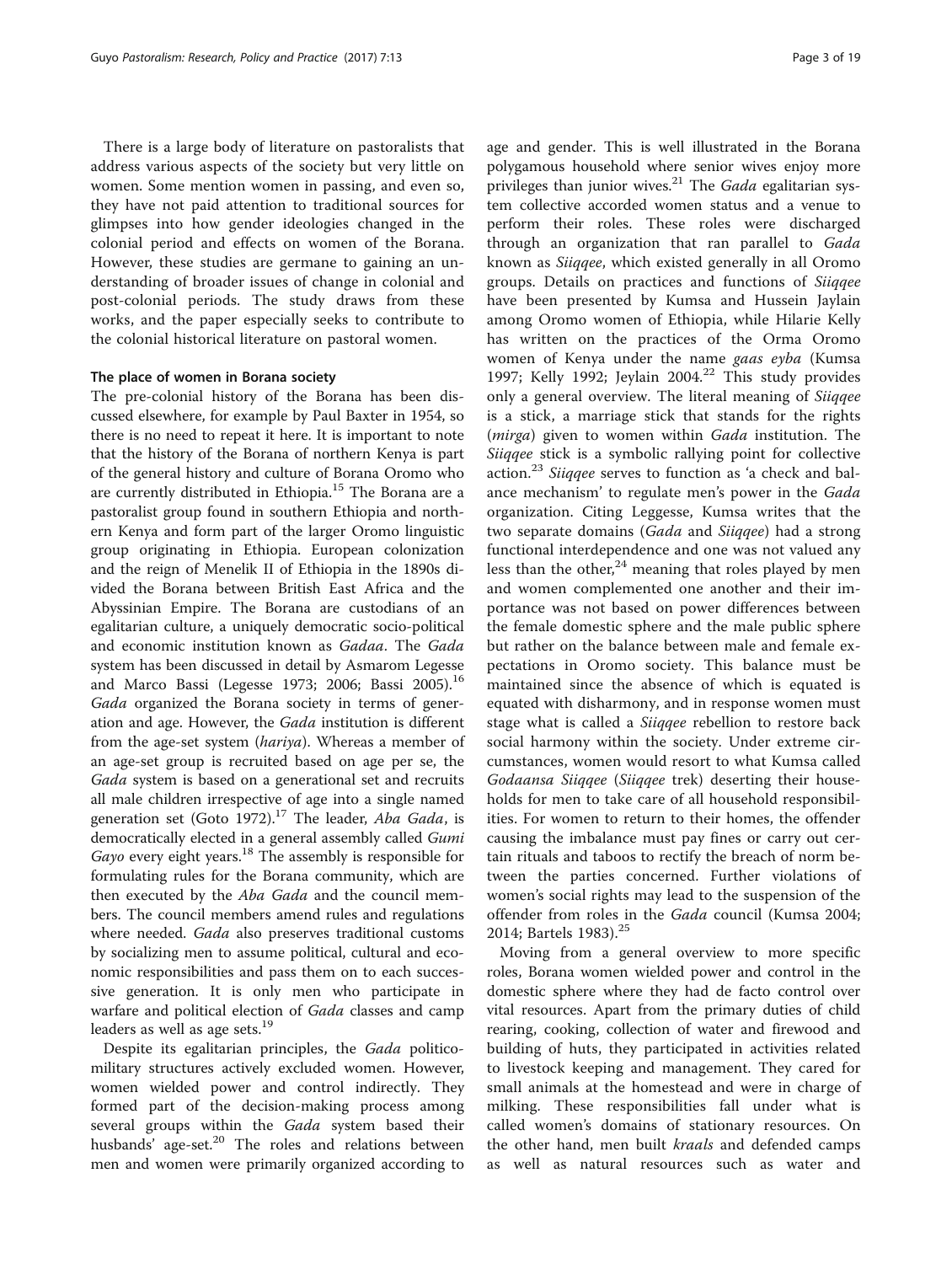religious shrines under men's domain of mobile re-sources (Waaqayo [1991](#page-18-0)).<sup>26</sup>

Although men exercised greater formal power and authority in the political realm, women influenced political decisions through backstage roles. For example, Mario Aguilar and Laurel Aguilar's study on Waso Borana has documented Borana women's involvement in political affairs of their society and elections of local political leaders. Though they played backstage roles, Borana women mediated among themselves in their women's group and in consultation with a senior woman for whom to vote as the leader of their community. Aguilar writes, 'women seem to be silent and even passive, nevertheless they have forwarded their ideas through a senior woman, sitting in the inner circle of the meeting….….Women organize themselves before the meeting, not to riot, but to look for the right person in order to keep the Peace of the Boorana  $[sic]$ .' <sup>27</sup>

Borana women also discharged their roles in various ways namely the use of jokes or plays referred to as qoosaa-taapaa. As one of the elements of oral literature, jokes, plays and/or any other verbal expressions are important tools for communicating gender ideologies (Lorber [1996\)](#page-17-0).<sup>28</sup> The use of jokes or plays by women is traced within this gendered context of language use. According to Fugicha Waqo, the use of jokes or plays challenges prevailing power relations and the male-centred social order in Borana society. The jokes or plays were told during weddings and child-naming ceremonies; Waqo argues that 'women qoosaa-taapaa humorously assails male crudity. On this occasion, the women constitute themselves into a group that challenges the traditional social order which privileges the men, by recounting the follies of men in their daily experiences.'  $(2003)^{29}$  $(2003)^{29}$  I suggest that the Borana women's use of jokes espoused a discourse of power in which they were able to place themselves in an alternative gender hierarchy. It further tells us something about their power of language and their immense cultural knowledge underlying the discursive jokes or plays that they perform.

Apart from qoosaa-taapaa, Borana women use folk songs to indirectly express their feelings about men's injustices or to react to unwise decision taken by the men-folk. Songs serve different purposes and are performed in different historical, social, cultural and political contexts to praise or ridicule. This study focuses on the latter; the use of songs by women of the Borana to negotiate male-female power differential in everyday situations. For example, Waqo has shown how Borana women use jocular songs, not necessarily directed to a specified individual, but as a criticism of 'pervasive social realities within the Borana community.<sup>'30</sup> Then the use of songs is to pass judgement and expected values within society and, specifically to the interest of this study, to express issues that permeates gender roles and relations. One of the songs that speaks to the roles and powers of women within Borana society is described below by Waqo:

Isa daaddu hikuu wa dhageete Sooddaan duuban baate wa dhageete Sooddaa tun maan jeette wa dhageete Aada bona jedhe wa dhageete Isa baare haraabu wa dhageete Harbori rakate wa dhageete Harbora incacabsani wa dhageete Baare incacabsani wa dhageete Ark isa inkutani wa dhageete Isa moora baasu wa dhageete Sareen shondu buute wa dhageete phe (group burst into laughter and disintegrates for some time).

#### Translation:

As he is untying a food container, did you hear? His mother in-law caught him, did you hear? She asked what was happening, did you hear? It is the norm of drought he said, did you hear? As he licked the container, did you hear? His bracelet got stuck, did you hear? The bracelet cannot be broken, did you hear? The container cannot be smashed, did you hear? His hand cannot be cut, did you hear? As he melts the fat, did you hear? Dog snatch his member, did you hear?<sup>31</sup>

This song, while telling us more about limited food resources and environmental vagaries of drought, a common theme in pastoral societies, ridicules men for trespassing into women's food control domain. Women leverage the taboo that prohibits men from handling food in a way that confers power to them. Control and distribution of food, for example milk as already indicated, reflects women's performance of power and assertion of their roles. Similarly, through control of food resources, Samburu women have been shown to negotiate power issues within their community and even with the elders who enjoy exalted status (Holtzman  $2002$ ).<sup>32</sup>

Additionally, Legesse elaborates that women's use of folk and work (Karile) songs not only lightens the burden of their chores but they use such songs to pass their remarks or direct criticisms about men's ill-advised decisions that they overheard in men's assemblies.<sup>33</sup> It can be argued that women's use of songs plays more of a role than simply calling males to conformity. It is a way for women to further assert their roles. Studies elsewhere have shown, for example, how Sahelian women use songs to 'subvert that idea that women lack voice' (Sidikou and Hake, [2012](#page-18-0)).  $34$  Songs and other genres of literature recorded from oral sources can provide narrative construction and insights into gender relations. This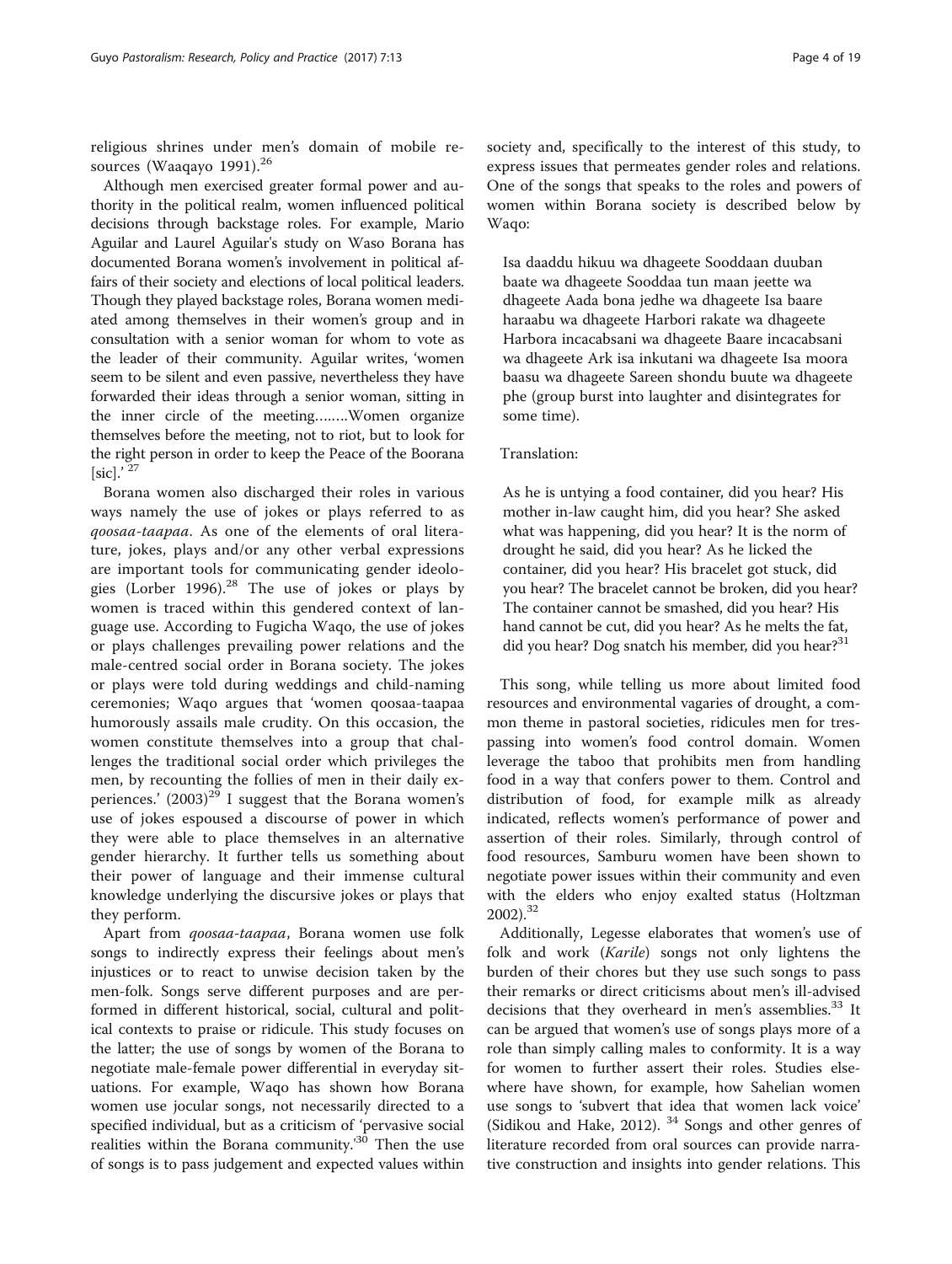can go a long way in reconstructing African women's history within a specified cultural context. However, recent study has lamented on the lack of attention to such genres and especially the use of songs as a 'form of verbal art'.<sup>35</sup> With the exception of a few scholars, among them Fugicha ([2003\)](#page-18-0) and Hussein [\(2004\)](#page-17-0), scholars of the Borana and Oromo in general are also guilty of neglecting oral sources such as songs in reconstructing past status of women. According to Hussein, even Legesse whose seminal work focused on Borana Gada and issues related to gender roles did not exhaustively look at oral traditions for clues on women's past influential roles.<sup>36</sup>

In summary, whether through use of songs, women's group, jokes or plays, the Borana case study indicates various socio, economic and political roles women played in their society. These roles, while determined by age, class, religion and marital status, gave pastoral women status and power as was the case with other African women in pre-capitalist African societies (Swantz  $1985$ ).<sup>37</sup>

# At the margins of colonial enclave: The pastoralists of northern Kenya

The history of colonization of pastoral societies in the nineteenth century has been discussed in detail by Gufu Oba and others and cannot be replicated here in any detail, and I therefore will discuss what is deemed the most important to this study. $38$  The Borana were the dominant force in southern Ethiopia and northern Kenya from the sixteenth century up until the dawn of twentieth century. They co-opted the Gabra, Rendile and Ajuran neighbours and people with whom they shared common borders to form the *worr Liban* (people of Liban) alliances. At times, some of the groups were assimilated into different Borana clans and given access to shared grazing lands and water resources.<sup>39</sup> While considerable shifts in alliances, power and displacement among various groups shifted the alliances by the nineteenth century, the outbreak of bovine pleuropneumonia, rinderpest, smallpox and drought, weakened the Borana (Oba and Tikki [2013\)](#page-17-0).<sup>40</sup> The ecological disasters coincided with the Abyssinian colonial expansion from the north and the British from the south (Schlee and Watson [2009\)](#page-18-0).<sup>41</sup> Abyssinian rule was imposed in 1897 when a garrison was established at Arero in Liban. The Abyssinian military dealt ruthlessly with the Borana resistance, ranging from beatings to confiscation of their cattle. Indirect rule was introduced, and the Borana *qalu* (religious leaders) and ritual experts were absorbed into the Abyssinian administration, mainly to help with the collection of taxes. Moreover, the Borana were forced to provide labour in transporting the rations of the Abyssinian soldiers over long distances and to build their houses at the garrisons (Bizuneh [2008\)](#page-17-0). $42$  The Kenyan colonial administrators' annual report is replete with incidences of harassment and looting of livestock as well as killings and kidnappings of Boranas by Abyssinian authorities.<sup>43</sup>

Kenya became a British protectorate in 1895 and colony in 1920. However, border issues with the Abyssinian Empire, security issues and control of movements by pastoral groups took the best part of a decade. In 1903, the British colonial administration ordered its engineers, under the command of Archibald Butter and Captain Philip Maud, to survey the boundary between British East Africa and Ethiopia. The survey culminated in the creation of a 'Maud Line' that was recognized in 1907 as the de facto Kenyan-Ethiopian border and renamed the 'Red Line'.<sup>45</sup> The Northern Frontier District (NFD) was added to the British protectorate in 1910.<sup>46</sup> However, the 'Red Line' boundary agreement left many vital resources on the Ethiopian side of the border which complicated the situation further. The Ethiopians prevented the Borana from accessing water on their side of the boundary agreement (the 'Red Line'), and the Abyssinian incursions and raids on British subjects including the Borana continued (Oba and Tikki [2000\)](#page-17-0). <sup>47</sup>

In 1909, the Borana came to grapple with a new challenge. The new waves of Somali immigrants into Borana territories in the early twentieth century exacerbated the situation for the Borana. This development led to the contraction of Borana territories causing conflicts between the Borana and the Somali immigrants. The British had earlier created the 'Galla-Somali line,' to keep Somalis to the eastern side, while keeping the Borana and the rest to the west of Mount Marsabit.<sup>48</sup> However, their interaction was not only based on conflicts. It was during the course of the Somali westward movements that the Borana conversion to Islam in the colonial period occurred from 1920 to 1950. The Borana of Isiolo, who were far removed from the centre of Gada, converted to Islam leading to the transformations of many aspects of their *Gada* practices.<sup>49</sup> While the details on how and the process of Borana conversion are not within the subject of this study, it suffices to say that religious cultures are one of the forces in understanding factors that affect people's lifestyles (Aguilar [2009\)](#page-17-0).<sup>50</sup> This weakened the *Gada* contributing to the disintegration of socio-political structure of Gada, and the socio and political powers and women enjoyed within the Gada system waned explained by Baxter [1954](#page-17-0); Shongollo [1978](#page-18-0); Hassen [1990.](#page-17-0)<sup>51</sup> By extension, distorting led to the distortion of Borana social relations and gender ideology which affected traditional bases of the authority, status, and the material circumstances of women.

NFD was occupied by pastoralists and remained closed since partition. It was not considered an integral part of the British domain, and the major reason for the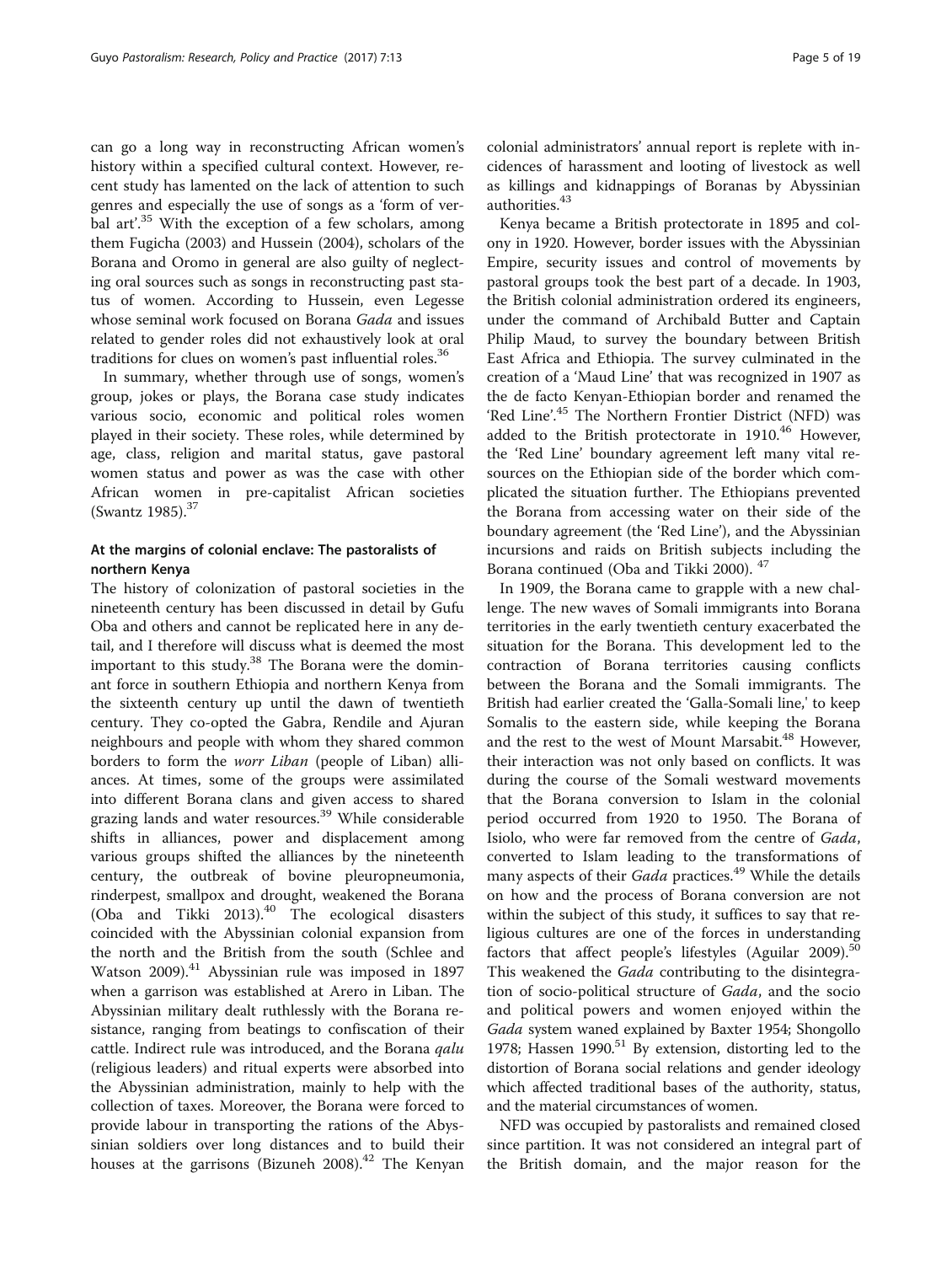occupation of northern Kenya was to keep away the Abyssinian Empire that was progressively advancing south into British East Africa.<sup>52</sup> For the most part, it was designated a 'special area', and colonial policies controlled movements into and out of the district. By 1919, there were scattered small retail shops in Marsabit and Garba Tulla, operated by Arabs, Indians and Swahili merchants since the colonial government discouraged pastoralists from entering business including trade in livestock.53 Before the Second World War, available employment opportunities were in government administration. However, as will be detailed later, these positions were only accessible to men. Although the colonial government extended its power into northern Kenya among pastoral societies, there was no intent to spread its socio-economic and educational development agendas to this region. Generally, pastoralist activities were considered as going against the prevailing social order (i.e. the colonial economy based on settled agricultural production), and colonial authorities did not see pastoralism as a productive form of land use (Manger [1996\)](#page-17-0). $54$ 

By 1926, the Outlying District Ordinance decreed the closure of the frontier to curtail movements in and out for security reasons.<sup>55</sup> Ten years later, the Special District Ordinance of 1934 demarcated tribal grazing areas for each ethnic group in the frontier. This brought to an end movement by pastoral groups that often spanned colonial national boundaries as the case with the Borana and others who often shift livestock from northern Kenya lowlands to the highlands of Ethiopia during droughts.<sup>56</sup> Restrictions imposed on livestock movements curtailed livestock production and the very basis of Borana identity. Livestock ownership is a symbol of not only wealth but also accompany their socio-cultural ceremonies of marriage, child naming and circumcision rituals (Hogg [1992\)](#page-17-0). $57$  It can be argued that the restrictions placed on livestock production undermined the Borana personal and collective identity based on livestock.

Even after World War II, when the development plan for the colony was drawn, the promise to provide grazing, water, livestock marketing and healthcare did not materialize generally in the NFD.58 Like the rest of the colony, educational activities were carried out by missionaries but they were very limited. The Bible Church Missionary Society (BCMS) and the Africa Inland Mission (AIM) whose activities focused on missionary education and provision of health services converted Borana and Burji communities in Marsabit, and the Samburu of Wamba and Maralal. The children of the converts enrolled at an elementary schools established by the missionaries.<sup>59</sup>

By the end of the colonial period, pastoral societies did not experience meaningful socio-economic changes unlike the rest of the colony concentrating most services only in the regions occupied by white settlers.<sup>60</sup> The policies of

marginalization continued in the post-colonial Kenya government as will be examined in the section under postcolonial development. However, it is significant to note that the post-colonial government, like its predecessor, adopted policies intended to change their way of life as they continued to adjust to changes in population increase, loss of pastureland, and even civil wars.<sup>61</sup>

# Study area

The study focused on the Borana of northern Kenya who are mainly found in the Moyale, Marsabit and Isiolo areas as shown in the map (Figure [1\)](#page-6-0). The terms Northern Frontier District (NFD), northern Kenya and Arid and Semi-arid Lands (ASALs) have been used to refer to areas settled by pastoral societies in Kenya. In this study, the names NFD and northern Kenya are used interchangeably to refer to both geographical classifications and socio-economic and po/litical constructs. The NFD is a political construct dating to the colonial period, and it is a product of policies that continued during the post-colonial period which are responsible for the region's continued inequality with the rest of Kenya. The northern regions were barely studied during the colonial period apart from popular visits by big game hunters and adventurers and explorers (Stroomer [1995\)](#page-18-0).<sup>62</sup> A systematic study of the arid regions began only in the 1970s. Northern Kenya accounts for 80% of Kenya's total land area of  $582,646$  square kilometer.<sup>63</sup> Although sparsely populated, the region's ethnic composition is diverse. Apart from the Boranas there are also Somali, and Turkana who mainly reside in the town of Isiolo. In Marsabit district are mainly Borana, Samburu, Somali, Rendile, Gabra, and Burji ethnic groups. People of Indian and Arab ancestry who are involved in trading activities also reside in Marsabit. Most people including the Borana are pastoralists, and herding is practised by 80% of the population.<sup>64</sup>

## Methods

This study takes its approach from historical studies, development studies and gender theories to provide a framework with which to analyse Borana women's roles and status. While the major approach remained historical, to trace the history of the Borana and northern Kenya and to understand the process that introduced changes in Borana society and women's roles, the anthropological approach was useful in describing Borana socio-cultural, economic and political organizations. The research is based on analysis and synthesis of diverse sources. Primary sources consisted of the Kenya National Archives (KNA materials collected through two separate periods in 2013 and 2014). The study relied on using traditional sources such as colonial archival, previously unexplored travel memoirs, in an attempt at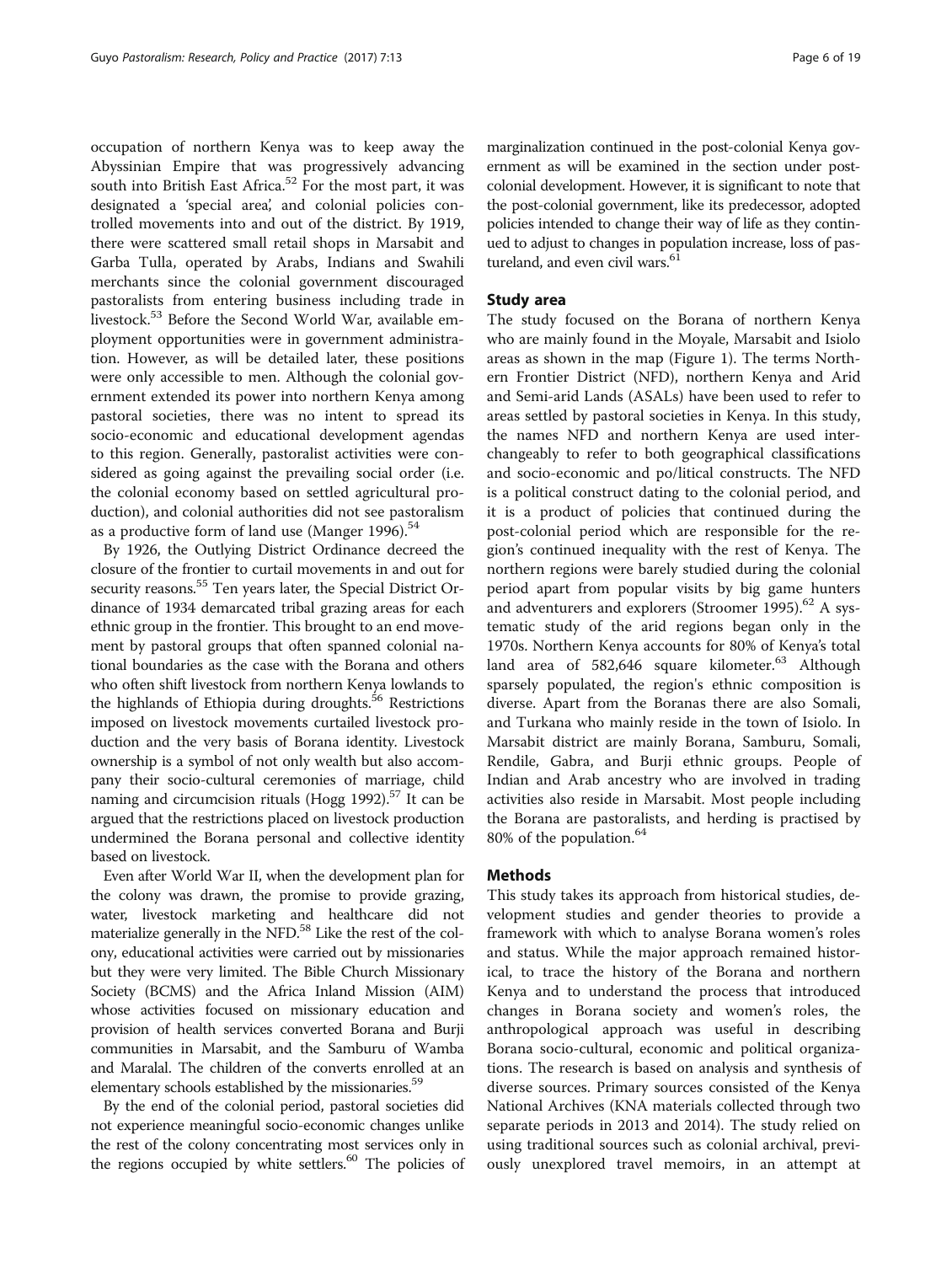<span id="page-6-0"></span>

teasing out ideas that speak to gender roles and relations in Borana society within the broader socio-economic and political forces of the past century. The materials also helped in understanding the colonial administration of the NFD, including social, economic and political policies developed to 'administer' northern Kenya. Secondary literatures consulted are books and articles in journals together with other published sources that address various aspects of the Borana society. These sources are germane to gaining an understanding of broader issues pertaining to discourse of socio-economic and political marginalization in post-colonial era.

## Results and discussion

# Impact of colonial changes on Borana women's roles and status

Exploration of colonial impact on pastoral gender organization in northern Kenya provides an interesting look at how gender and colonial ideologies were constructed. As mentioned before, with the exception of a few studies, pastoral societies have been overlooked in the studies on gender relations, reflecting the importance of analysing how gender and colonial ideologies were recreated and reinforced in areas considered marginal to the colonial enterprise such as northern Kenya. Detailing this process, this study traces changes in Borana gender ideology in the broader socio-economic and political changes wrought by colonization. This makes sense in relation to the argument that 'gender relations in general are bound up with historical relations of economic and political dominance, particularly with the workings of imperialism and capitalism (Clever [2001\)](#page-17-0).' 65 It is demonstrated that the enduring colonial social construction of gender projects a broader socio, economic and political analysis, and I now turn to the discussion of these through three major themes - establishment of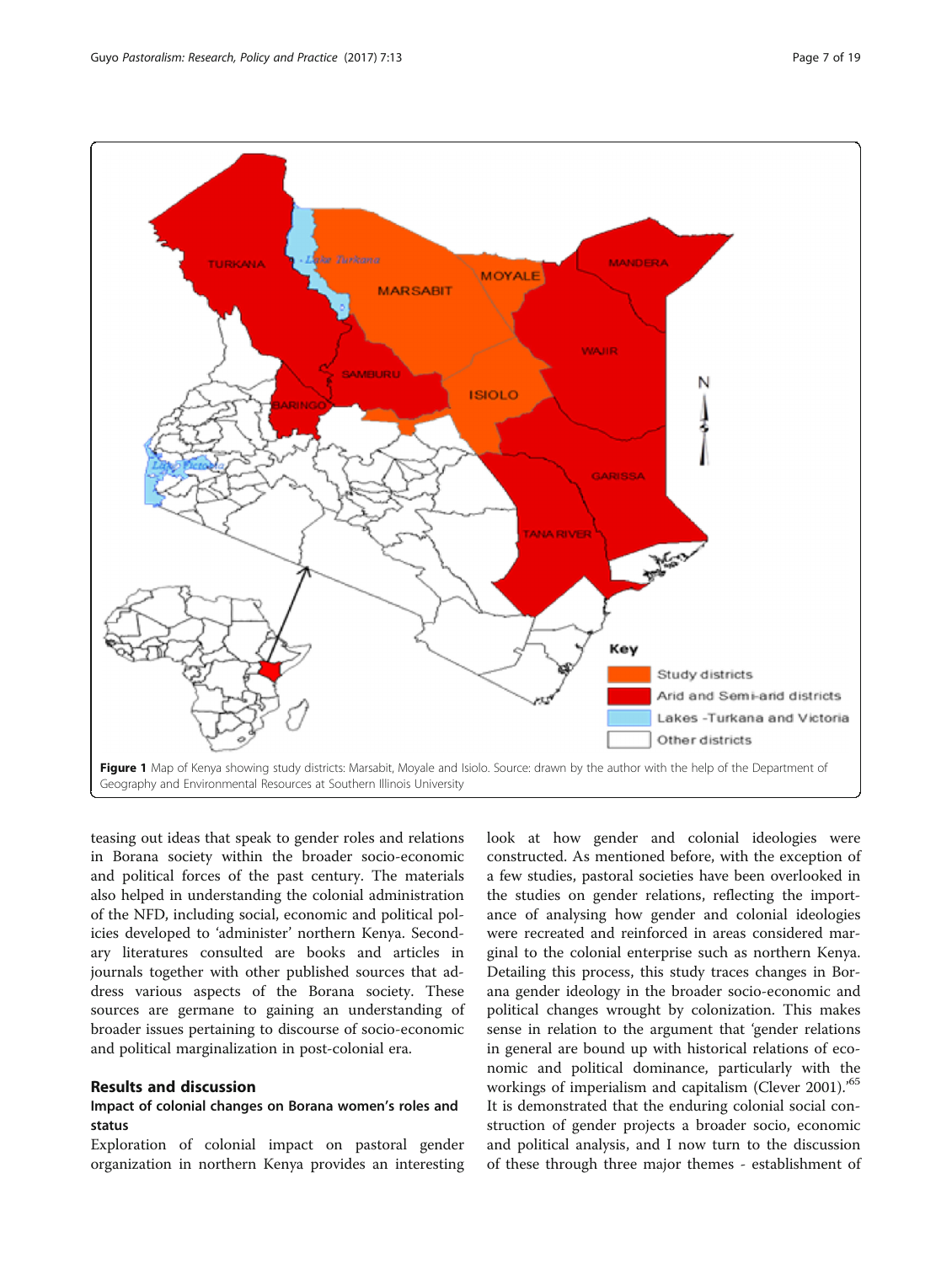colonial native authority, commercialization of pastoralism and post-World War II social reforms.

#### Establishment of colonial native authority

The British colonies adopted the principles of indirect rule introduced officially in 1934. Indirect rule was a system in which the British ruled their colonies in Africa as elsewhere through the pre-existing local governance system. Although there was no full-scale application of the system, in the case of Africa, the policy was guided by the postulation that African and European cultures varied greatly and communities that had developed institutions were best ruled indirectly. In Kenya, the history and process of British colonial consolidation and rule has been discussed in detail by (Ogot and Ochieng [1989](#page-17-0); Lonsdale and Berman [1979](#page-17-0); Mungeam [1966](#page-17-0)).<sup>66</sup> However, it is important to note that British administration was based on the general British principals, where the colony was divided into provinces led by the provincial commissioner helped by the district commissioners. The district commissioners were aided by district officers and assistant district officers. Under the district officers were local administrators, composed of village headmen and the post of chiefs, the lowest hierarchies in the colonial administration. Many reasons abound in the literature for the establishment of indirect rule including saving the colony the costs of hiring British administrators. Indirect rule was also said to help preserve cultural practices with minimal interference (Vail and White  $1989$ ).<sup>67</sup> This is significant to my analysis. First, gender-related issues were part and parcel of these cultural practices. Going by this, the colonial administration system would have retained women in some of their pre-existing positions of power. However, colonial authorities misrepresented the meaning of public and domestic sphere to 'mean that men and women do not know about each other's sphere (Jaylain [2004](#page-17-0)).<sup>168</sup> I suggest that this justified the integration of native men into the colonial local administration by default. Archival sources are explicit about the association of men with colonial titles of village elders, chiefs and headmen. For example, the Moyale District Annual Report of 1920 to 1921 provides a favourable description of a Borana headman named Yatanni Kune. He is described as 'an influential and most useful headman, who would be difficult to replace.' (Moyale District Annual Report [1920-1921\)](#page-16-0) <sup>69</sup> The phrase "difficult to replace" speaks to the depth of responsibility and invested on men by the colonial regime. The new system reinforced men's authority and status by introducing not only a new hierarchy of native administration, but also new a gender hierarchy. This observation is supported, for example, by Dorothy Hodgson in her study on the Maasai of Tanzania. She

notes that 'by extending the authority of men, especially elder men, over the newly emerging domain of "the political," indirect rule broadened and deepened their control over junior men and women. It gave certain men new rights and responsibilities as "representatives" of their communities, including the authority to collect taxes, enforce livestock decisions and codify customary laws.' 70

It has been further argued that the European colonial venture 'was a gendered enterprise' which thrived on labour forces provided by men. Central to this were ethos of militarism, masculinity and manhood.<sup>71</sup> Colonizers reinforced these ideas in their recruitment of natives into the British forces based on gender and even cultural backgrounds. In this context, men from pastoral cultural background were thought to possess military skills, which made them desirable for recruitment into the colonial troops.<sup>72</sup> The evidence from a colonial report indicates that six Borana men were trained as members of the tribal forces, commonly known as *dubas*, and were eventually employed as prison wardens.<sup>73</sup> The absence of Borana women from such accounts speaks loudly to the fact that colonial labour forces favoured males reinforcing the invisibility of Borana women and their lack of participation in military roles as espoused under the Gada system. On the other hand, men increased their privileges and dominance, an argument further made by Timothy Parsons that the recruitment of pastoralist men into British forces 'led to feelings of superiority among soldiers and resulted in demands for special treatment and privileges, many of which were granted by the army.<sup>74</sup> Parsons alludes to the continuation of such privileges in the post-colonial period in which men benefited from ranch distribution policies. Commercialization and ranching policies divided pastoral land into group ranches distributing over 99% of ranches to men, leaving women out (Flintan [2007\)](#page-17-0).<sup>75</sup> Pastoral women and men complemented each other; while women looked after livestock within the homestead, men managed satellite herds, and this permeated also into the equal access to natural resources sustaining patoralism activities. However, with the replacement of collective ownership of lands with private property rights, pastoral women in general lost their access to natural resources, which by extension included lands allocated to ranching in which male members had privileged land access leaving out the females. While this process was not even for all pastoralist societies, it affected the Borana women as it happened with the Maasai and Samburu women. Research on policies enforcing land privatization has been shown to have negative effects on the social well-being of women. Although this has been the case in most countries with large pastoral populations, like Ethiopia, women have limited ability to access and own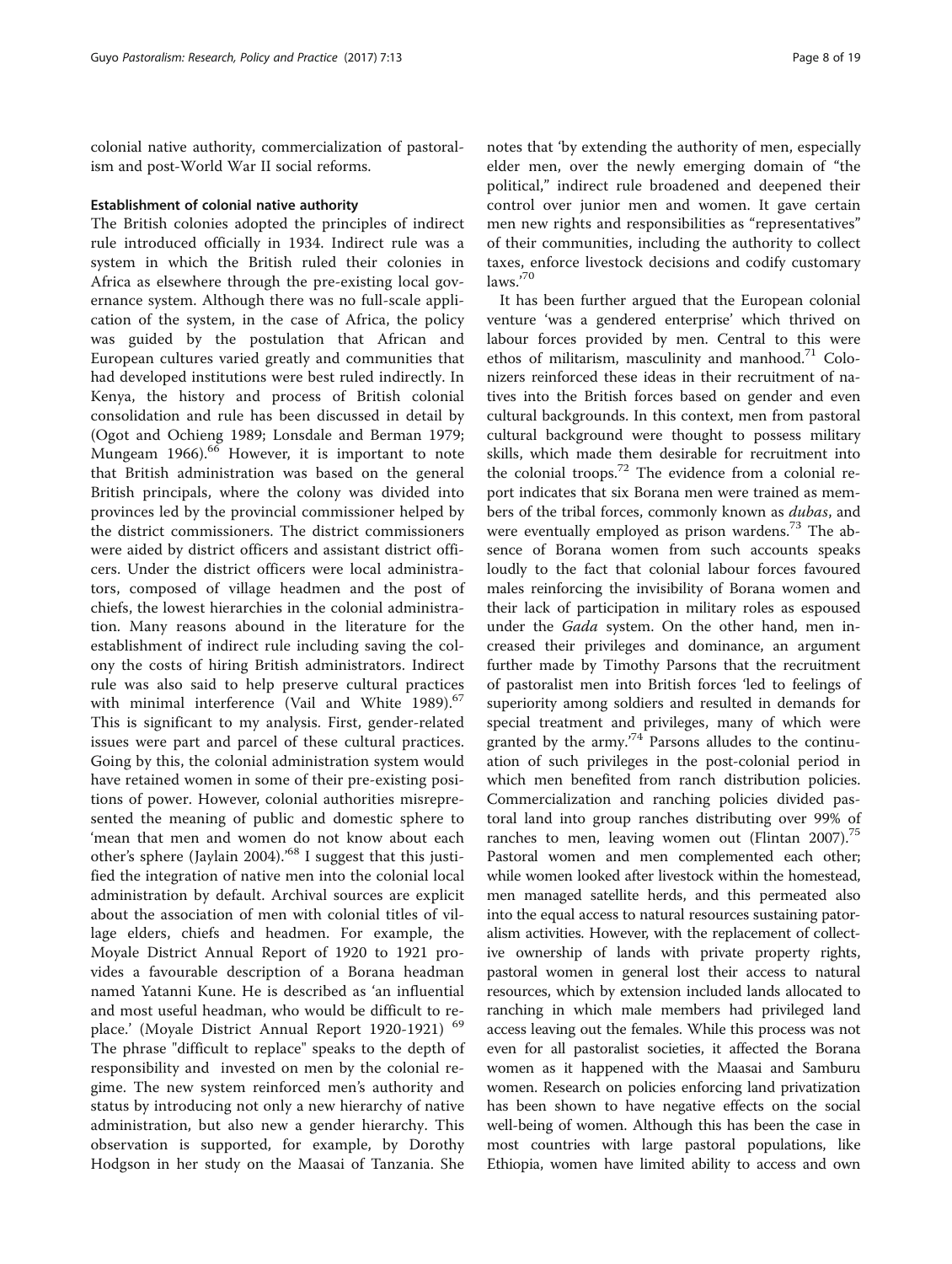land, which is a form of economic access to key markets as well as a form of social access to non-market institutions, such as household- and community-level govern-ance systems (Flintan [2003](#page-17-0)).<sup>76</sup>

#### Commercialization of pastoralism

Colonial policy of monetization and commoditization of a generally pastoralist economy has been shown to have an impact on gender relations. In the early years of British administration in the Northern Frontier District, the British established colonial posts along the trade routes used by pastoralists to impose taxes and control trading activities (Samatar [1989\)](#page-18-0).<sup>77</sup> Although slow in developing, colonial revenues were derived from commodities - tea, sugar and tobacco - sold to pastoralists. Trade licences provided to retail shop operators both by local residents and Indian and Arab immigrants in northern Kenya were another source of revenue accrued by the government (Marsabit District Annual Report 1928).<sup>78</sup>

The introduction of taxes gave greater impetus to the integration of pastoralists and the Borana into the colonial economy. In colonial Kenya, direct taxation of Africans began in 1901. Pastoral societies paid taxes in kind (Tignor [1976](#page-18-0)).<sup>79</sup> The Northern Frontier District Annual report of 1925 indicates that pastoralists, including the Borana, paid 30 head of cattle and 50 sheep annually. This system was, however, replaced in 1928 by a hut and poll tax in which each man aged 16 and over was required to pay a prescribed tax in cash annually. To meet this requirement, Borana had begun to trade livestock between the north and central Kenya by the 1930s (Colonial Report 1930).<sup>80</sup> However, the codification of males aged 16 and over is telling of the gender designation of men as heads of households who had ability to pay taxes and not women. It has often been argued that in the case of northern Kenya and pastoralists, the tax policies encouraged trade in livestock, introducing the cash economy in the north. Integration of men, though peripherally, into the colonial cash economy gradually replaced women's control over milk and other dairy products and gave men exclusive rights to dispossession of livestock (Sobania [1979](#page-18-0); Hodgson [2001](#page-17-0)).<sup>81</sup>

The outbreak of the Italo-Abyssinian war of 1936 increased the supply for livestock from northern Kenya to feed the large troops stationed in NFD and Marsabit in particular. For example, Marsabit District was used as a military base to send patrols into the whole of the NFD and the dispatch of the Kenya African Rifles (KAR). By 1942, 250,000 sheep and goats were sold and 20,000 heads of cattle were disposed in the NFD. Although short-lived, the demand particularly brought the Borana under presure to supply the meat needed by the soldiers (Marsabit

District Annual Report [1935](#page-17-0) and 1941).<sup>82</sup> However, the demand sparked by the short-lived war period and the need for cash to purchase commodities were not the only factors in explaining colonial policies that encouraged pastoralists to sell their livestock. Other concerns emerged, for example overstocking issues. The overstocking thesis was premised on the view that pastoralists including the Borana kept more livestock than their available grazing land leading to overgrazing and land degradation (Mackenzie [1947\)](#page-17-0).<sup>83</sup> To effect this policy, in 1934, a special District Ordinance restricted all pastoralists in northern Kenya to demarcated 'tribal' grazing areas for each ethnic group and grazing guards were put in place to enforce grazing rules (Tana River district Report 1947).<sup>84</sup> Failure to stay within a designated grazing area was considered trespassing, warranting not only a court order but also seizure of livestock and a monetary fine. For instance, the Borana were restricted to graze their herds only on the northern side of Mount Marsabit, but when in 1936, some of the Borana in Marsabit were found herding their stock in a restricted area, 10% of the 500 sheep alleged to have trespassed were confiscated by the colonial authorities and their owners expelled from the area along with their remaining stock. Boru Abdo, their village elder, was summoned to court to explain and made to pay a monetary fine. Again the reference to men, with regard to the matter, as elderly played into colonial gender hierarchies, and as Hodgson puts it for the case of Maasai, 'men were expected to apply for permits, and men were directed to herd and keep livestock in quarantines.' <sup>85</sup> Similarly, in Borana society, attention given to men implies that they were the ones in charge of livestock, including where to graze and with responsibility for maintaining local control.

Land-related policies further lowered women's socioeconomic status in Borana society and pastoralists in general. First and foremost, the colonial government perceived pastoralism as seasonal and traditional land tenure and practices associated with pastoralism were viewed as a barrier to commercialization of land. In essence, by 1940, demonstration plots were developed on the slopes of Mount Marsabit to plant maize. The local communities including the Borana were allocated farming plots but with various conditions including signing a legal contract with the District Commissioner, maintaining presences on the land. They could not transfer land, sell their agricultural products or erect any building without the written permission by the District Commissioner. Furthermore, the plots were considered Crown Land and not inheritable. This condition was particularly a blow for widows, including from the Borana community, who were vulnerable to eviction upon the death of their husbands (Marsabit District Annual Report 1946).<sup>86</sup> These laws reduced women's access to productive resources such as land.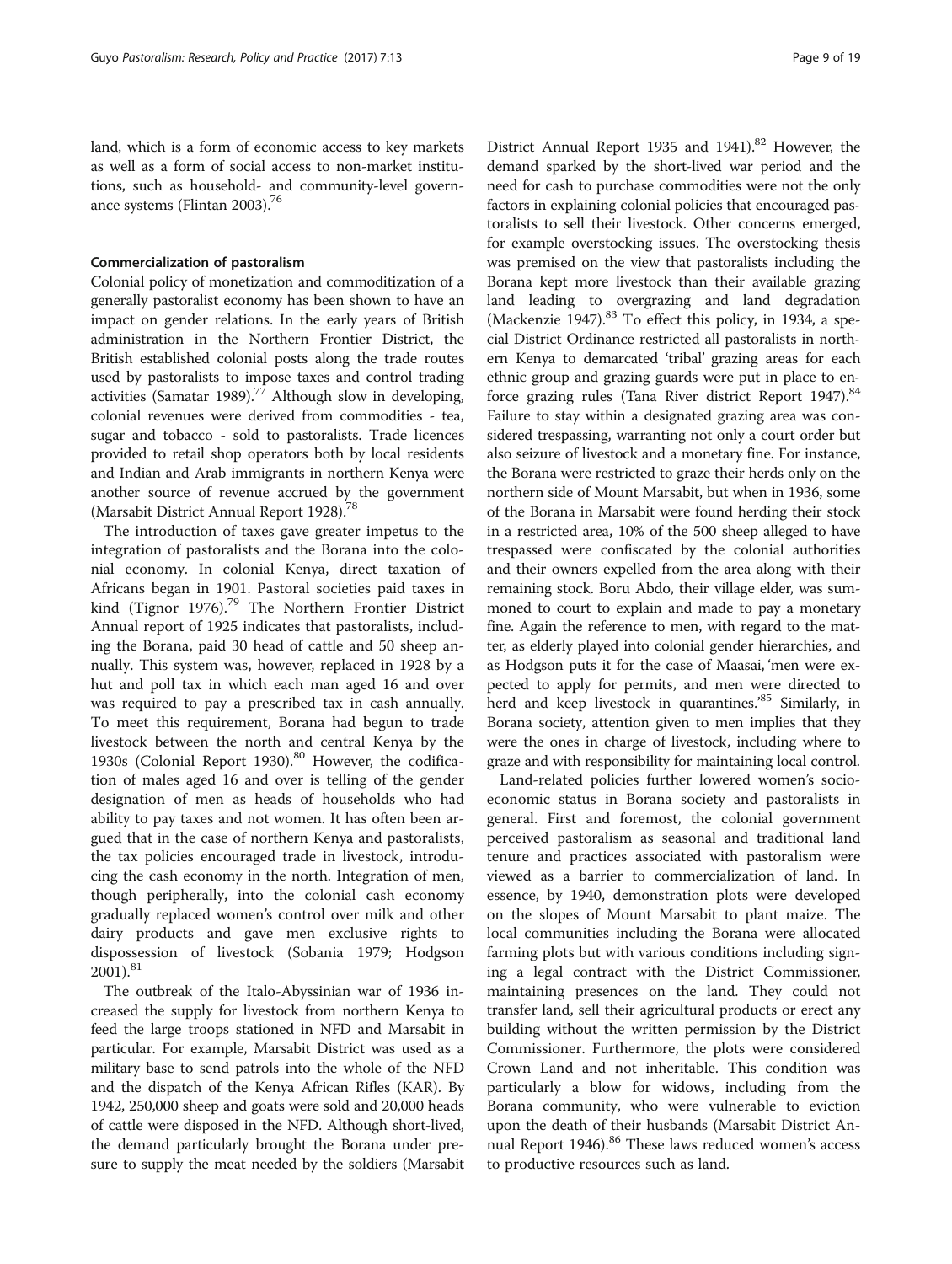In the period during and after the Second World War, gender inequality was further reinforced as the Borana were brought more into contact with the colonial economy. Broadly speaking, in response to increased pressures in the aftermath of the Great Depression, among the Borana, like other pastoral communities, the colonial government intensified earlier efforts to promote monetization and commoditization of their livestock and opportunities for retail trading for the Borana elite (Dahl [1979](#page-17-0)). Dahl writes:

The period during and after World War II, with its high demand for cattle, contributed much to giving Borana society an altered profile. Deliberate new attempts were made to back up the power of chiefs and headmen and fresh fields of activity also opened up, which made it possible for a stratum of Borana leaders to differentiate themselves more distinctly from the common herd owner.<sup>87</sup>

Again this shows that the colonial economy did not create a niche for the Borana women but increased the powers of male figures over the women in the community. It is also interesting to note that apart from creating gender inequality, the colonial economy increased differentiation among the Borana communities where class became a basis for social inequality, impacting non-elite male members of the Borana society and, of course, placing women, who were perceived as stockless, at the bottom of the hierarchy.

## Post-World War II social reforms and women

Even in the post-World War II period that ushered in socio-economic recovery in most colonies in Africa, including Kenya, there was notable exclusion of pastoral women's needs in general. The post-World War II social programmes stressed reforms in health, agriculture, education, trading apprenticeships and creation of women's organizations.<sup>88</sup> One of the major areas that post-World War II social reforms sought to address in the last decade of colonial rule was participation of African women in formal education.<sup>89</sup> It is important to stress that even post-World War II policies that explicitly sought to increase basic education thought to open opportunities for African women in general had little impact on pastoral women's access to education.<sup>90</sup> However, the author is aware of the complexity of socio-economic, cultural and religious factors that explains the absences of pastoral women's participation. That said, during the late colonial period in Kenya, as was true with the rest of the British colonies in Africa, education was a crucial stepping stone to all other types of socio-economic and political mobility. For example, among pastoral societies of northern Kenya, it was only men who had an lar newspaper of the time, Habari. The colonial labour force was made open to men trainees who were recruited into native colonial military forces.<sup>91</sup> Although pastoral societies' participation in formal education for men and women of pastoral cultural backgrounds was at best minimal relative to the rest of the Kenyan communities, the participation of pastoral women in education was even far more minimal. That said, pastoral women were deprived of the socio-economic opportunities available to pastoral men by virtue of the latter's relative educational attainment.

The deprived nature of the educational system among pastoral societies makes it difficult to gather total school enrolment and attendance figures in northern Kenya. Nevertheless, in 1948, the first intermediate government school was built in Wajir. The Bible Church Missionary Society established elementary schools in Marsabit, Wamba and Maralal and enrolled children of the Borana, Burji and Rendille converts.<sup>92</sup> Only a few children got access to a modern education, for example those whose parents were shop owners, natives working for the colonial government, administrators, members of the local police ( $dubas$ ) or ex-soldiers.<sup>93</sup>

Even when, in 1952, the colonial government with the help of missionaries established self-help groups for African women, later named Maendelo ya Wanawake organization, (MYWO) development for women in 1954, pastoral women were generally excluded simply by default with most of the groups being established in the regions settled by sedentary communities and in urban areas. In NFD, Colonial Annual Report only mentions Marsabit District as the possible location to establish Maendelo ya Wanawake organization. $94$  Even so, the implementation process in Marsabit was largely left to the discretion of the colonial District Commissioners. Detrimentally, the women's groups were not given priority in funding. Colonial archives reveal that 'only a small sum has been included for Marsabit in case the District Commissioner can introduce some community development there.' <sup>95</sup> While the colonial government emphasized the importance of the MYWO in non-pastoral areas, for pastoral women, British administrators never made social policy welfare a priority as evident in the limited funding offered by the colonial government.<sup>96</sup> Indeed, colonialism destroyed women's traditional organization, replacing it with a hierarchical system that undermined the traditional bases of women's authority generally in Africa.<sup>97</sup> Women's organizations in colonial Kenya illuminate important aspects of these shifting roles. Often, these played out in actions that fed the marginalization, especially that of the rural pastoralist women.

However, pastoral women in general have not been just helpless victims to changes around them, but active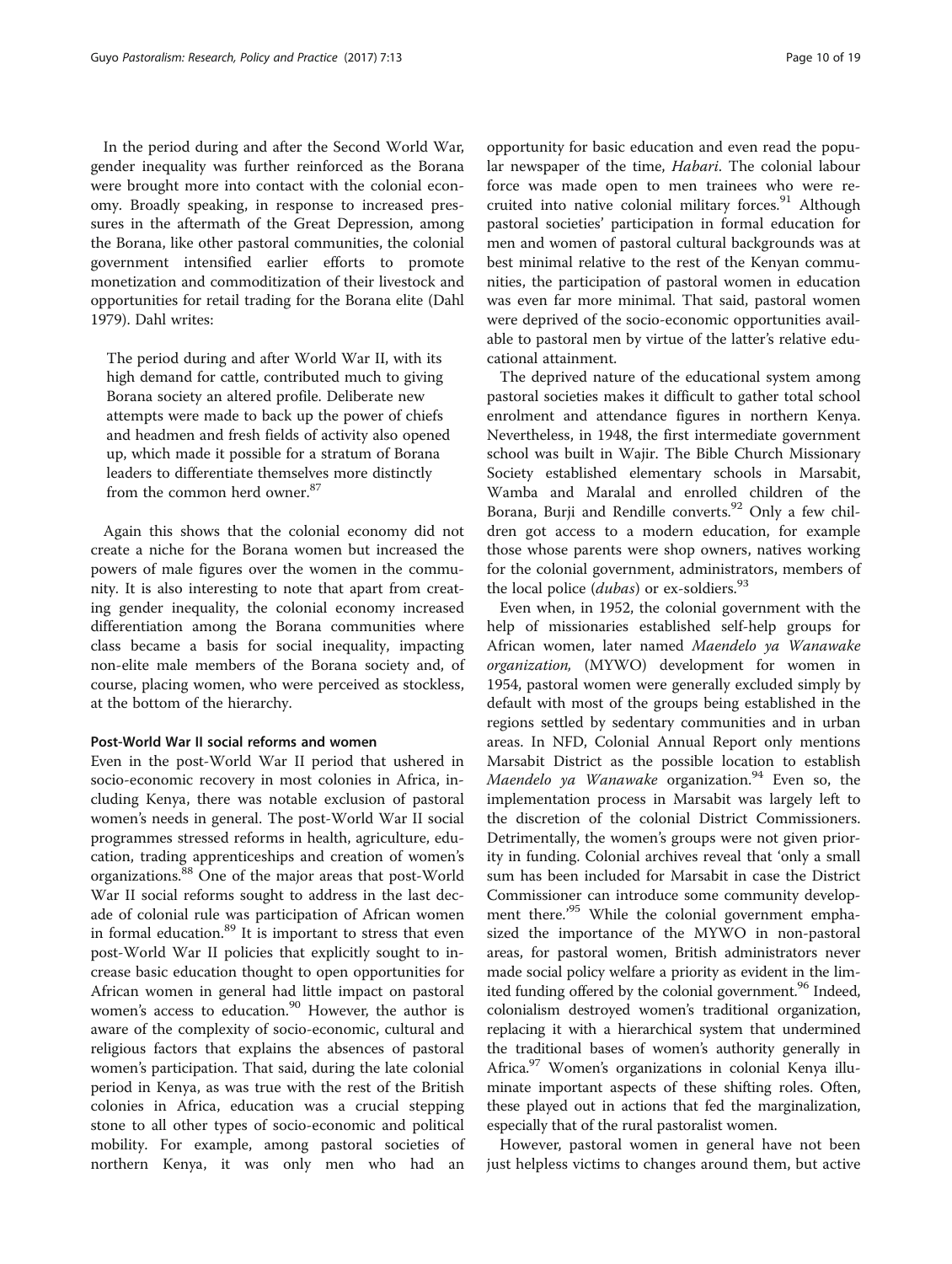agents. This is illustrated in a memoir by Daniel G. Van Wyk, a pioneer settler in Kenya who travelled in NFD in the 1950s.<sup>98</sup> Although it has been ignored by scholars, the autobiography sheds light on pastoralist women's roles in the late colonial period, crucial in reconstructing women's roles in colonial NFD. Offering a vital account of the interaction between the NFD pastoralists and the colonial administrators, the autobiography provides glimpses into the roles that pastoralist women played in colonial Kenya in defending their rights. The women participated in actions affecting public policy. Van Wyk describes in detail a demonstration by pastoralist women against the imposition of dress codes by the colonial administration. According to Van Wyk's account, the wives of colonial administrators demanded the compulsory law. They accused the indigenous women of wearing scant dressing styles intentionally to provoke attention in the township.<sup>99</sup> Enraged by the law, the women took to the street to demonstrate, demanding apologies and respect from the colonial authority. Van Wyk writes,

Scores of demonstrators came into view …They were all women; there were not a single male amongst them. They had defied the dressing regulations and came … bare breasted, bare footed, and with only a string of beads and a piece of cloth tied around the waist. As time went by I pieced together their shouted grievances and demands. It went something like this: no more Khaat (mi'rah in Arabic) for our men.<sup>100</sup>

While the author does not clearly say the ethnicities of women, he does mention the Borana, Somali, Samburu, and Turkana pastoralists of northern Kenya. Regardless of which group or groups these women came from, the women's actions fit the theme of the informal ways pastoralist females came together to oppose unjust policies imposed upon them without their voice or vote.

They also wanted the colonial administration to ban the stimulant plant, khaat, noted in the quote above. The wives paid for their husbands' khaat purchases from the money they earned with basket weaving and jewellery making. At the same time, they paid taxes levied by the colonial government on the khaat trade. The women felt those resources would have been better used for their needs and that of their households and communities. In response, the women organized themselves to protest these injustices. They lobbied themselves by taking to the street and forging demonstration strategies. Their activist actions included songs and rude gestures such as putting their hands high on their heads and shouting.<sup>101</sup> Van Wyk's accounting provides an invaluable description of these women's active agency during a time of government and gender-based strictures. The governmental restrictions along with the pockets of women's resistance continued throughout the colonial period in northern Kenya and the Kenyan colony as a whole.

Van Wyk's account is significant because it illustrates the aspirations of pastoral women. In the literature on African studies and women in general, such information is often glossed over - or, in the case of pastoralist women, even totally ignored. Scholars have failed to appreciate the insights that this travel memoir provides about a group whose voices have been marginalized in historical literature. However, written from a white male perspective of the time, the work is not without biases. There are plenty incidences where the author's descriptions are lost to the exoticization of pastoral societies in general and the NFD environment.

#### Post-colonial development and women

As in other African nations during the twentieth century, Kenya joined the stream of independence movements and regained independence in 1963 and women's issues in general moved into the post-colonial phase of Kenyan history. Initially, the new government's actions towards policies affecting women paralleled those of colonial administrators, for example use of the network of women's groups for education and social development. However, at the national level, the newly independent Kenya government, with assistance of western countries, enacted 5- and 10-year development plans within which the government delineated the roles urban and rural populations would play. While development plans in the 1960s focused on large infrastructural development, the 1980s projects were small and focused on agricultural and health-related issues targeted at rural populations. These projects were carried out with the help of private and voluntary international and domestic non-governmental organizations (NGOs). The reference to international and domestic NGOs is particularly important to my analysis of changes in Borana women's roles and pastoralists in general. This is so because activities of these organizations feed into policies and issues of women's socio-economic development including an emphasis on creating educational opportunities for women.

In 1964, the Kenya Education Commission ordered a study on educational needs of the country under the chairmanship of Simeon Ominde. The Ominde report laid the foundation for post-colonial educational policy by stressing the practical goals of education.<sup>102</sup> The report recommended greater social inclusion, including decreasing the gender disparity. Throughout the 1960s and 1970s, the government embraced and endorsed the slogan Harambee, a Swahili word meaning 'let's pull together', and focused on the mobilization of local resources and local participation in development (Ngau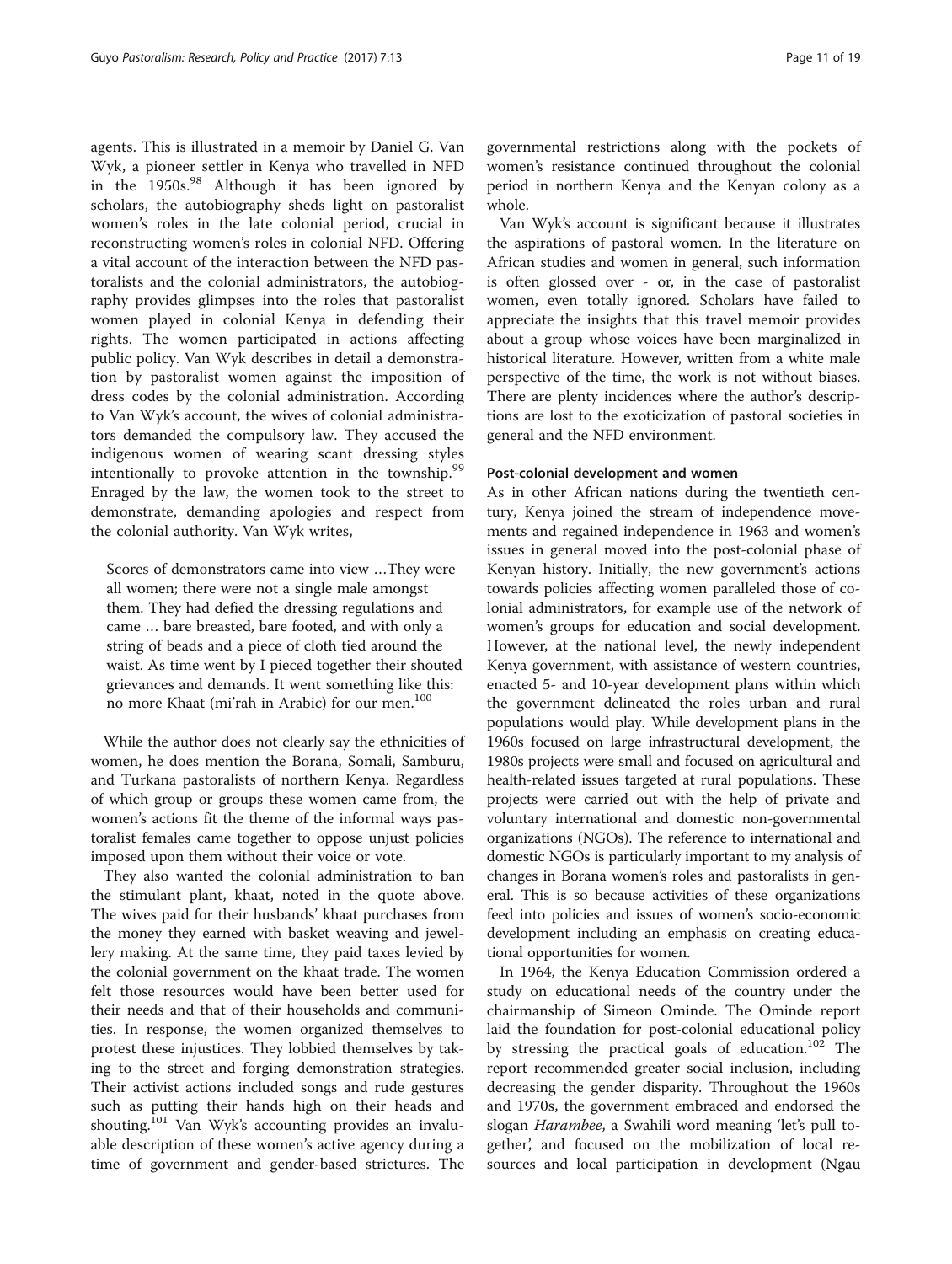Peter [1987\)](#page-17-0).<sup>103</sup> While the Harambee spirit was used as a national strategy for mobilizing self-help development projects, communities placed greater emphasis on creating educational opportunities for children. In 1961, the Borana of Isiolo raised \$1000 to build the first primary schools, Govern African School (GAS), in Isiolo district. The total enrolment was estimated at 253 (Isiolo District Annual Report  $1961$ <sup>104</sup> It is not clear how many of these students were female. In the earlier years following independence, there had been an expansion of and increased enrolment in primary and secondary schools, but a major gender gap existed in pastoralist areas. The rate of completion was generally low for both pastoralist girls and boys relative to other Kenyan communities, and it was worse for pastoral girls, for example, in 1979, only 1,927 girls completed grade 8 in the whole of northern Kenya compared to 3,149 boys (Kenya Ministry of Education Annual Report [1979\)](#page-17-0).<sup>105</sup>

Additionally, in Marsabit, local communities strove to build and maintain some Harambee schools for their children, as shown in Table 1. Although data on the number of students from pastoral backgrounds is not available, the table provides the number of secondary schools in the Marsabit District; the last four secondary schools are examples of Harambee schools. The local communities in the district shared the cost of school construction and maintenance by selling their cattle to make financial contributions. However, there was only one girls' school in the whole of Marsabit District after more than two decades of independence, the Moi Girls Secondary School. The presence of only one girls' school compared to the number of schools for boys means fewer girls enrolled, speaking to the problem of gender gap in education for pastoralists girls and young women. According to Anthony Somerset's 'Consortium for Research on Educational Access, Transitions and Equity', the general increase in girls' primary school enrolment rate and the national girls' enrolment rate stood at 77% compared to 34% of girls from pastoral background in 1979 (Somerset [2007\)](#page-18-0).<sup>106</sup> While the rise in cost of education, among other socio-cultural factors, can explain the educational gender gap for

Table 1 Number of secondary schools in Marsabit District, 1965 to 1989

| School                      | Year founded | Students    |
|-----------------------------|--------------|-------------|
| Marsabit Secondary School   | 1965         | <b>Boys</b> |
| Moi Girls Secondary School  | 1984         | Girls       |
| Moyale Secondary School     | 1974         | <b>Boys</b> |
| Sololo Secondary School     | 1988         | <b>Boys</b> |
| Laismis Secondary School    | 1989         | Boys        |
| North Horr Secondary School | 1989         | Boys        |

Source: compiled from Marsabit District Annual Report, 1989, 15

pastoral females, the government did not, however, make efforts to encourage education of pastoralists in general and pastoral females in particular, compared to the rest of the Kenyan colony.

There were also policies that generally considered integration of pastoralists into the general post-colonial national economy. Famine relief programmes and irrigation schemes were introduced to present agriculture as an alternative way of making a living. The Kenyan government, supported by the Food and Agricultural Organization (FAO) and Christian Relief agencies, as well as the United Nations Development Programme (UNDP), initiated irrigation projects in the country's dry areas. $107$  For instance, in 1969, the first government/donor-sponsored irrigation project in the Waso Borana territory was inaugurated at Kinna on the bank of the Ewaso River to enhance food production for families who had lost their livestock during the drought that followed the Shifta conflict. These irrigation schemes became sources of employment and investment for rich Borana who employed other pastoralists.<sup>108</sup> Subsequent schemes began in 1973, 1974 and 1976 (Hogg [1980](#page-17-0)).<sup>109</sup>

However, the importance of mainstreaming gender in the development issues did not surface until the 1980s structural adjustment polices (SAPs) and the economic crisis in developing countries in general. To remedy these problems, the World Bank and International Monetary Funds established a bottom-up strategy in developing countries, stressing the importance of mainstreaming gender issues in development plans. The goal of the programme was to bring development agendas to the local level in order to empower women as well as to help community organizations access resources and participate in local decisions and processes relevant to them. According to the United Nations, these two aspects help empower women and contribute to economic growth and development (United Nations [1995](#page-17-0)).<sup>110</sup>

Until recently, the impact of these adjustment programmes on pastoral women has been neglected. While sedentary agricultural communities in Kenya suffered a slump in prices for their produce, as in other developing countries, practices for pastoralists exhibited both advantages and disadvantages (Monte and Katebalirwe  $2000$ .<sup>111</sup> On the one hand, the structural adjustment polices (SAPs) created competition for land. Based on the underlying notion that pastoralism was not an efficient use of land, the post-colonial government adopted policies that emphasized privatization and commercialization. These new laws caused pastoralists to be evicted from their own lands as was the case with the Maasai communities in Kenya. $112$  On a positive note, the commercialization of livestock resulted in better market prices. This allowed pastoral women from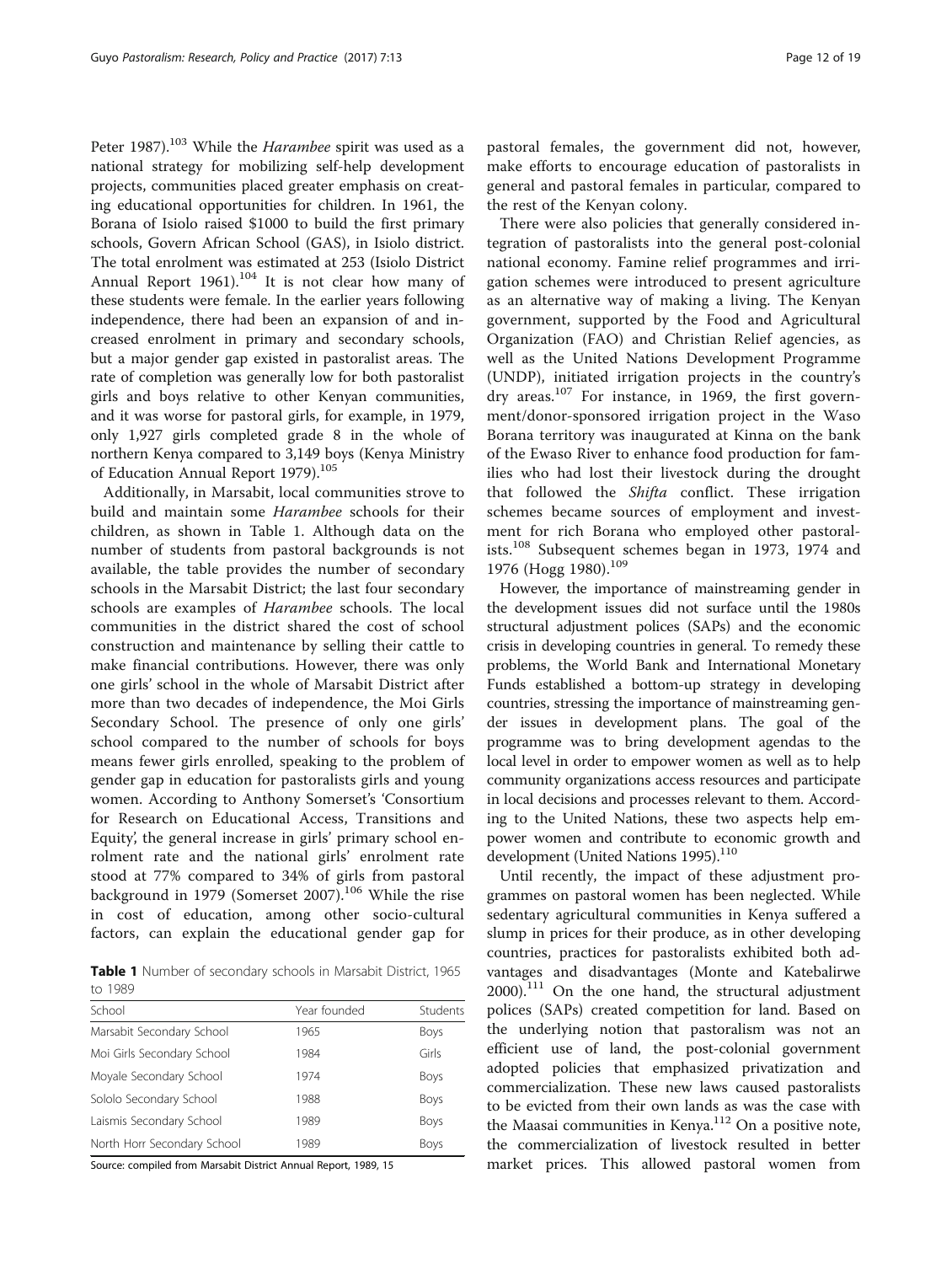wealthy households to increasingly diversify their economic activities. The Orma pastoral women provide an apt example of this latter dynamic (Einsminger [1992](#page-17-0)).<sup>113</sup> The Kenya National Development Plan of 1989 to 1993 envisaged long-term goal policy plans that stressed improvements in standard of living of people in Arid and Semi-arid Lands (ASALs) by integrating them into the wider Kenya economy. Among the Borana, settlement schemes intensified in the post-colonial era after the devastating Shifta conflict, not to mention the impact of major droughts in the 1970s and 1980s that eradicated 40% of Marsabit's livestock, thus impoverishing many pastoralists (Republic of Kenya, Development Polict for Arid and Semi-Arid Lands  $1992$ ).<sup>115</sup> Consequently, the government's role as a national policy-maker and its subsequent decisions affecting pastoralists might be explained by the long-standing perception of pastoralism as an unviable economic pursuit especially 'at a time when Shifta insurgency subverted' the Kenyan government. This generated a feeling that pastoralists were an uncontrollable, anti-development group, a perception that informed government policies and had implications for the nature of development interventions adopted by the government (Whittacker [2012](#page-18-0)).<sup>116</sup>

The development policies initiated by the Kenyan government and international community envisioned women as agents of social change and invited them to assist in the implementation of development plans in the nation and in their societies (Edwards et al.  $1996$ ).<sup>117</sup> These changes sped up in the 1990s with the emergence of democratic movements.118 The rights of minority communities, such as pastoralists, who had suffered historical marginalization, began to gain recognition in Kenyan politics in part because of international advocacy, which created an awareness of the issues facing pastoral communities. These organizations advocated for constitutional changes, meaningful policies and the inclusion of minority ethnic groups and women in Kenyan politics. Referring to efforts by these organizations, Elizabeth Kharono in her study done in [2011](#page-17-0) argues that they 'made it possible for the poverty eradication strategies to include issues such as pastoralism which had previously been marginalized'.<sup>119</sup> It was argued that the agendas of democratization, human rights, sustainable development and economic growth could only be achieved with the consideration of women's and gender issues at their core.<sup>120</sup> Women's collective actions became an important strategy in the fight against poverty. For example, Action Aid, one of the well-known NGOs working among pastoralists in northern Kenya, has promoted income-generating activities for Waso Borana women (Walsh [1992](#page-18-0)).<sup>121</sup> Participation in NGO activities further encouraged women's interest in collective action and group formation. It is within this historical context

that the formation of women's groups, especially among the Borana of Isiolo following the devastating impact of the Shifta war from 1963-1967, began (Khalif 2010).

Khalif's seminal work discusses the response of the Isiolo Borana women through women's groups. The author has outlined the history of these pastoral women groups starting in 1982. The Kulamawe women's Group was the first one named after the administrative division where it was based. As the first organization, the numbers started out small: a membership of 24 women. A year later, the post-colonial government organized women's associations such as Korbesa and Kifunguo founded in 1987. The groups had 30 and 40 members, respectively. By 1990, 11 other groups had emerged. Individual women founded over 80% of these bodies. This speaks of the agency of Borana women in post-colonial era. Although Khalif's work focused only on the Borana of Isiolo, the work of Coppock and his co-authors published in 2013, focused on 16 women's groups distributed in northern Kenya. Both of these studies discussed the groups' origin, formation activities and the degree of sustainability. The two studies fill the gap in our knowledge of women's collective action among pastoral societies that has been obscured for long but leaves unanswered questions as outlined in the concluding remarks.

# Conclusions

This study explores the role of pre-capitalist Borana women and how these roles changed with colonization, among other factors. The ideology of Gada, based on gender and age, regulated powers and relationships between men and women. It demonstrates that while the status of Borana women was not completely equal to that of men, the incorporation of the Borana into the colonial state bolstered the elements of pre-existing inequality. Specifically, creation of male native authority, commercialization and commodification of livestock, and the implementation of post-World War II social reforms blurs the social status women enjoyed before while enhancing male economic and political authority relative to that of women. Together, these processes shifted the female domestic and male public spheres as previously understood. This contributed to marginalization of Borana women because of their social position as pastoralists, colonized subjects, and females as was the case with other pastoral women. In the postcolonial era, pastoral societies have undergone further changes due to urbanization, an increase in population and the state-imposed policy of sedentarization that is attempting to integrate the pastoral economies into national and international markets. As indicated before, recent research among the Borana and pastoral women of northern Kenya done by the likes of Khalif, Coppock and others looked at women in the context of development policies, democratic movements, activities of non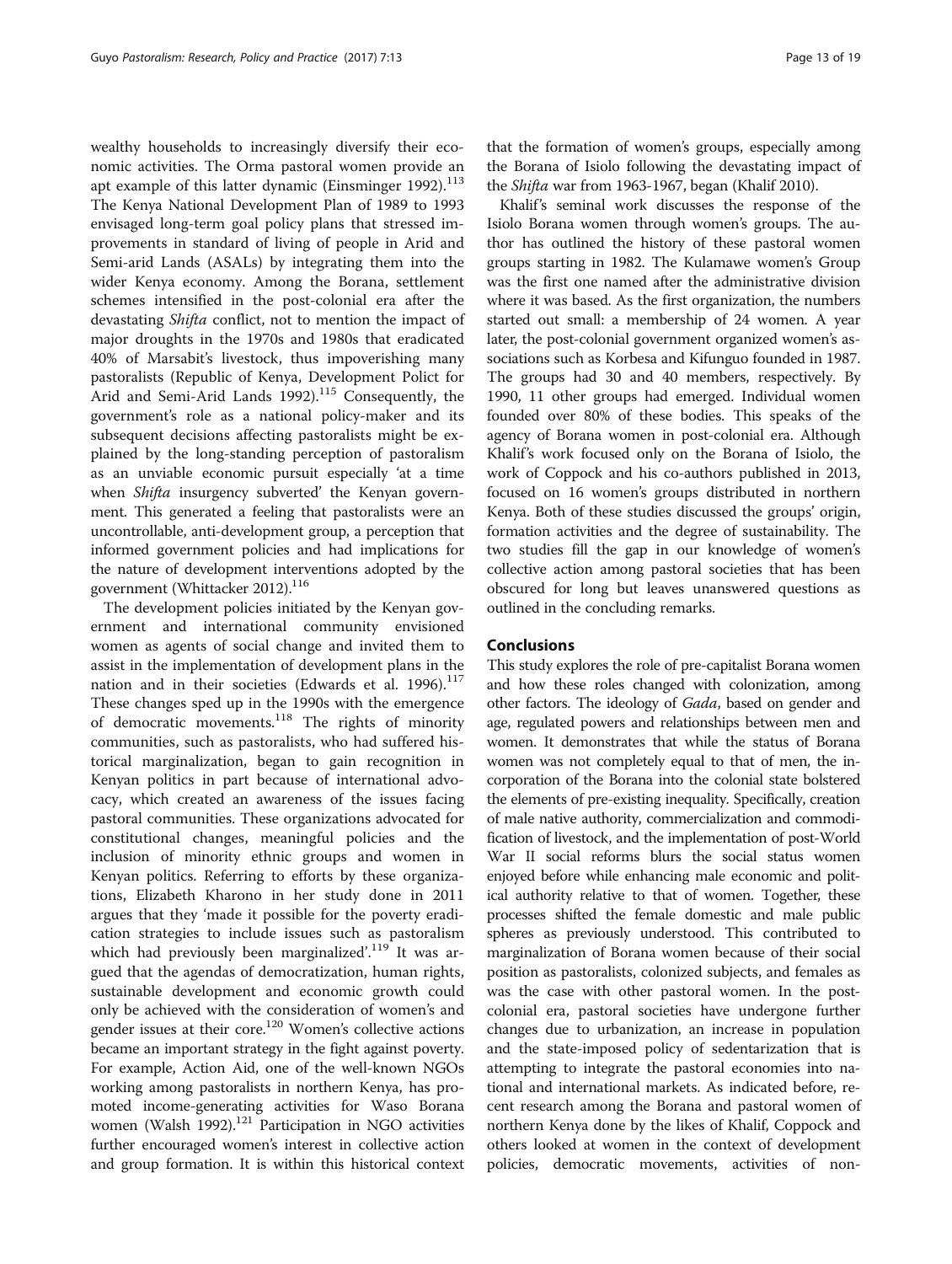governmental organizations and civil societies. While the extent to which these movements have liberated women from oppressive structures is debatable, what is clear is that women in developing countries in general have been further brought under the forces of globalization and yet their struggles remain isolated and localized.<sup>122</sup> This raises further questions: with the advent of democratic movements and polices of equalization, what does oppression mean for women and pastoral women in particular? This study further questions the significance of state and global-centred approaches of many studies that have been done in general on pastoral societies and especially women. My tentative take on this is that such approaches minimize the roles of women as historical actors. A future case study of Borana women of northern Kenya will address these questions by broadly situating their experiences in social, economic and political changes and, most importantly, in the Borana cultural context to reconstruct women's roles in post-colonial era. This will bring a better understanding of the agency of women such as the Borana who have been omitted from the historical record.

# **Endnotes**

<sup>1</sup>Naomi Kipuri and Andrew Ridgewell, A Double Bind: The Exclusion of Pastoralist Women in the East and Horn of Africa (London: Minority Rights Group International, 2008).

 $2^2$ For details, see Paul Tablino, *Christianity among the* Nomads: The Catholic Church in Northern Kenya (Nairobi: Paulines Publications Africa, 2004).

<sup>3</sup>See Kuwee Kumsa, "Siiqqee Institution of Oromo Women," Journal of Oromo Studies 4, Nos. 1 & 2 (1997),113. <sup>4</sup>

<sup>4</sup>This is not common only in regard to African women. For much of human history, women have not been recognized as significant in historical inquiry despite their many contributions.

Dorothy L. Hodgson, "Pastoralism, Patriarchy and History: Changing Gender Relations among Maasai in Tanganyika, 1890–1940," Journal of African History 40 (1999): 41. <sup>6</sup>

Elliot Fratkin and Kevin Smith, "Women's Changing Economic Roles with Pastoral Sedentarization: Varying Strategies in Alternate Rendille Communities," Human Ecology 23, No. 4 ([1995\)](#page-17-0): 433–434.; see also Elliot Fratking and Kevin Smith, Seeking Alternative Livelihoods in Pastoral Areas," in Pastoralism and Development in Africa: Dynamic Change at the Margins, ed. Andy Catley, Jeremy Lind, and I an Scoones (London:Routledge). <sup>7</sup>

Layne Coppock, Solomon Desta Adan Wako, Ibrahim Aden, Getachew Gebru, Seyoum Tezerra, and Chachu Tadecha, "Women as Change Agents in the World's

Rangelands: Synthesis and the Way Forward," Range-lands 35, no. 6 ([2013](#page-17-0)): 5; Coppock et al., "Collective Action by Women's Groups to Combat Drought and Poverty in Northern Kenya," ENVS Faculty Publications, Paper 198, accessed 17 May, 2016, http://digitalcom mons.usu.edu/envs\_facpub/198.

David M. Anderson, Hannah Elliott, Hassan Hussein Kochore, and Emma Lochery, "Camel Milk, Capital, and Gender: The Changing Dynamics of Pastoralist Dairy Markets in Kenya," accessed 10 January, 2016, https:// www.soas.ac.uk/camelconference2011/file84333.pdf. <sup>9</sup>

<sup>9</sup>For details, see Naomi Kipuri and Andrew Ridgewell, "Engagement and Marriage among the Maasai," Kenya Past and Present 9 (1978): 38-42; Belinda Straight, "Gender, Work and Change among Samburu Pastoralists in Northern Kenya," Research in Economic Anthropology 18 (1977): 65–92; Bonnie Kettel, "The commoditization of women in Tugen (Kenya) social organization," in Claire Robertson and Iris Berger, (eds.),Women and Class in Africa (New York: Holmes and Meier, 1986), 55; Richard Hogg, "Gender, culture and the myth of the patriarchal pastoralist," in Dorothy Hodgson (ed.), Rethinking Pastoralism in Africa: Gender, Culture and the Myth of the Patriarchal Pastoralist (Oxford, James Currey, 2000), 11; Peter Little, "Woman as ol Payian (elder). The status of widows among the Il Chamus (Njemps) of Kenya," *Ethnos 52* (1987): 81–103.<br><sup>10</sup>Zeinab Kabale Khalif, "Pastoral Transformation:

Shifta-War, Livelihood, and Gender Perspectives among the Waso Borana in Northern Kenya" (PhD Diss., Norwegian University of Life Sciences, 2010), 10.<br><sup>11</sup>Michele Nori, "Milking Drylands: Gender Networks,

Pastoral Markets and Food Security in Stateless Somalia"

(PhD Thesis, Wageningen University, 2010), 119–120.<br><sup>12</sup>Gudrun Dahl, Suffering Grass: Subsistence and Society of Waso Borana (Stockholm: University of Stockholm, [1979](#page-17-0)), 278.<br><sup>13</sup>Gudrun Dahl, "Mats and Milk Pots: the Domain of

Borana Women," in The Creative Communion: African Folk Models of Fertility and the Regeneration of Life, edited by Anita Jacobson-Widding and Walter van Beek (Uppsala, Sweden: Acad. Upsaliensis, 1990),

134–135.<br><sup>14</sup>Zeinab Khalif and Gufu Oba, "'Gaafa Dhaabaa -The Period of Stop': Narrating Impacts of Shifta Insurgency on Pastoral Economy in Northern Kenya, c. 1963 to 2007," Research, Policy and Practice 3, no. 14 (2013); The *Shifta* conflict was a secessionist war fought by Somalis in Kenya in a bid to join "Greater" Somalia.<br><sup>15</sup>Legesse, *Oromo Democracy*, 96.<br><sup>16</sup>Legesse, *Gada*; Bassi, *Decisions in the Shade*.<br><sup>17</sup>Paul Goto, "The Borana of Northern Kenya: Origin,

Migrations and Settlements in the Nineteenth Century," (University of Nairobi: B.A. Thesis [1972](#page-17-0)), 21.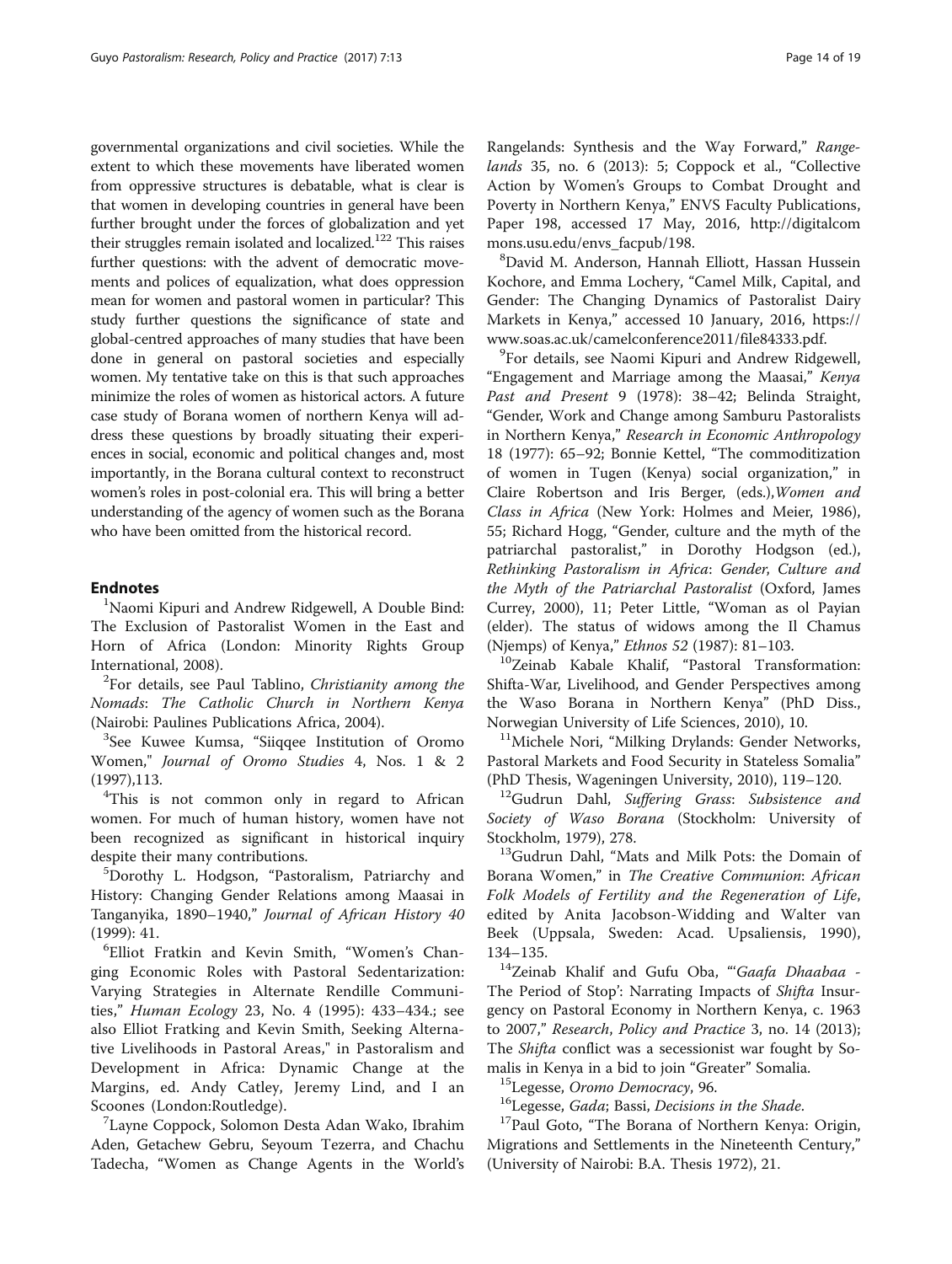$18$ Legesse, Gada: Three Approaches to the Study of African Society, 50.<br><sup>19</sup>Marco Bassi, *Decisions in the Shade: Political and* 

Juridical Processes among the Oromo-Borana (Trenton:

Red Sea Press, 2005), 55–77; Legesse, Gada, 19–20.<br><sup>20</sup>Legesse, *Gada*, 19–24; Among the Borana people, as in other African societies, women's roles and status were divided into three stages: youth, adulthood, and old age, thereby constructing automatic and mandatory duties and powers based on age. See Ife Amadiume, Male daughters, female husbands: Gender and sex in African

society (London: Zed Press, 1987), 190.<br><sup>21</sup>Legesse, *Gada*, 23–24.<br><sup>22</sup>Kumsa, "Siqqee Institution of Oromo Women;" Kelly, From Gada to Islam; Jeylan W. Hussein, "A Cultural Representation of Women in the Oromo Society, African Study Monographs 25, No. 3 [\(2004](#page-17-0)): 109."<br><sup>23</sup>Hussein, "A Cultural Representation of Women in

the Oromo Society," 113.<br><sup>24</sup>Kumsa, "Siiqqee," 19.<br><sup>25</sup>Kuwee Kumsa, "Precarious Positioning: Tensions

in Doing Siiqqee Feminist Social Work Research," in Feminisms in Social Work Research: Promise and Possibilities for Justice-based Knowledge edited by Stéphanie Wahab, Ben Anderson-Nathe and Christina Gringeri (Routledge advances in social work, 2014), 156;, Kumsa, "Siiqqee," 129-30; Lambert Bartels, Oromo Religion, Myths and Rights of western Oromo of Oromo Ethiopia: an Attempt to Understand (Berlin:Dieitrich Reimer Verlag, 1983).

26Qabanee Waaqayo, "Women's Influence in Oromo Society during the Period of Gada Rule." Waldhaanso Jour-

nal of the Union of Oromo in Northern America, 1991, 10.<br><sup>27</sup>Mario I. Aguilar and Laurel Birch de Aguilar, "Women's Organizing Abilities: Two Case Studies of Kenya and Malawi," http://www.odii.com/papers/Mala-wi1.htm (accessed November 23, [2013\)](#page-17-0).<br><sup>28</sup>Judith Lorber, "Believing is seeing: Biology as

ideology," in Multicultural Experiences, Multicultural Theories, pp. 186–197 edited by Mary Rogers and George Ritzer (New York: the McGraw-Hill, 1996),

193. 29Fugicha Waqo, "Contesting Marginality in Jest: The Voice of the Borana Women in Oral Tradition," The Journal of Oromo Studies 10, Nos. 1 and 2 (2003), 91–118.<br> $30$ Ibid, 91 and 98.

<sup>31</sup>Ibid, 106.

<sup>32</sup>Jon Holtzman, "Politics and gastropolitics: gender and the power of food in two African pastoralist societies," Journal of the Royal Anthropological Institute 8, No. 2 [\(2002\)](#page-17-0): 269–71.<br><sup>33</sup>Legesse, *Gada*, 20–21.<br><sup>34</sup>Aïssata G. Sidikou and Thomas Albert Hale, eds.,

Women's Voices from Africa: An Anthology of Songs from

the Sahels (Bloomington and Indianapolis: Indiana University Press, 2012), 2.<br><sup>35</sup>Sidikou and Albert Hale, *Women's Voices from* 

Africa, 2–3.<br> $36$ Hussein, "A Cultural Representation of Women in

the Oromo Society," 109. 103–147.<br><sup>37</sup>Marja-Liisa Swantz, *Women in Development*: A

Creative Role Denied? A Case of Tanzania (London: C. Hurst and Company, 1985), 17.<br><sup>38</sup>For details, see Oba, *Nomads in the Shadow of Empire.*<br><sup>39</sup>Günther Schlee, *Identities on the move: clanship and* 

pastoralism in northern Kenya (Manchester, UK: Manchester University Press for the International

African Institute, 1989), 35.<br><sup>40</sup>Quoted in Gufu Oba and Waktole Tiki, "Ciinna - the Borana Oromo Narration of the 1890s Great Rinderpest Epizootic in North Eastern Africa," Journal of Eastern African Studies 3, no. 3 ([2009](#page-17-0)), 479.<br><sup>41</sup>Günther Schlee and Elizabeth Watson, Changing Iden-

tifications and Alliances in North-east Africa, Ethiopia

and Kenya (New York: Berghahn Books, 2009), 2014.<br><sup>42</sup>Belete Bizuneh, "An Agrarian Polity and its Pastoral Periphery: State and Pastoralism in the Borana Borderlands of Southern Ethiopia, 1897-1991" (PhD Diss.,

Boston University, 2008), 56.<br><sup>43</sup>Kenya-Somalia Boundary (Country Codes: KE-SO), International Boundary Study no. 134 (1973), 3. The terms northern Kenya and Northern Frontier District (NFD) are used interchangeably in this study. 45KNA/DC/ISO/2/5/3, "The Kenya-Ethiopia Boundary:

Northern Frontier District Handbook," (Frontier Records, 1917), 93–94.<br><sup>46</sup>Kenya-Somalia Boundary (Country Codes: KE-SO),

International Boundary Study no. 134 (1973), 3. 47Gufu Oba and Waktole Tikki, "Where the Bulls Fight, it is the Grass that Suffers: The Impact of Border Administration on Drought-coping Strategies of the Obbu Booran during the 20th Century," Journal of

Oromo Studies 7, No. 1 and 2 (2000): 87–108.<br><sup>48</sup>Schlee, *Identities on the Move*, 45–46.<br><sup>49</sup>Legesse, Oromo Democracy, 96.<br><sup>50</sup>Mario I. Aguilar, *The politics of God in East* Africa: Oromo ritual and religion (Trenton, NJ: Red Sea Press, 2009); Halkano Abdi Wario, Networking the Nomads: A Study of Tablīghī Jamā at among the Borana of Northern Kenya (Thesis: Universität Bayreuth, 2012).<br><sup>51</sup>For details, see Paul Baxter, "The Social Organization

of the Galla of North Kenya," (Doctoral Dissertation, Lincoln College, Oxford University, [1954\)](#page-17-0); Abdullahi Shongollo, "Gumi Gaayo: Boran-Review their Traditional Customary Laws," (Moyale, Kenya, [1990](#page-17-0)); Mohammed Hassen, The Oromo of Ethiopia: A History, 1570–1860 (Trenton: the Red Sea Press, [1990](#page-17-0)).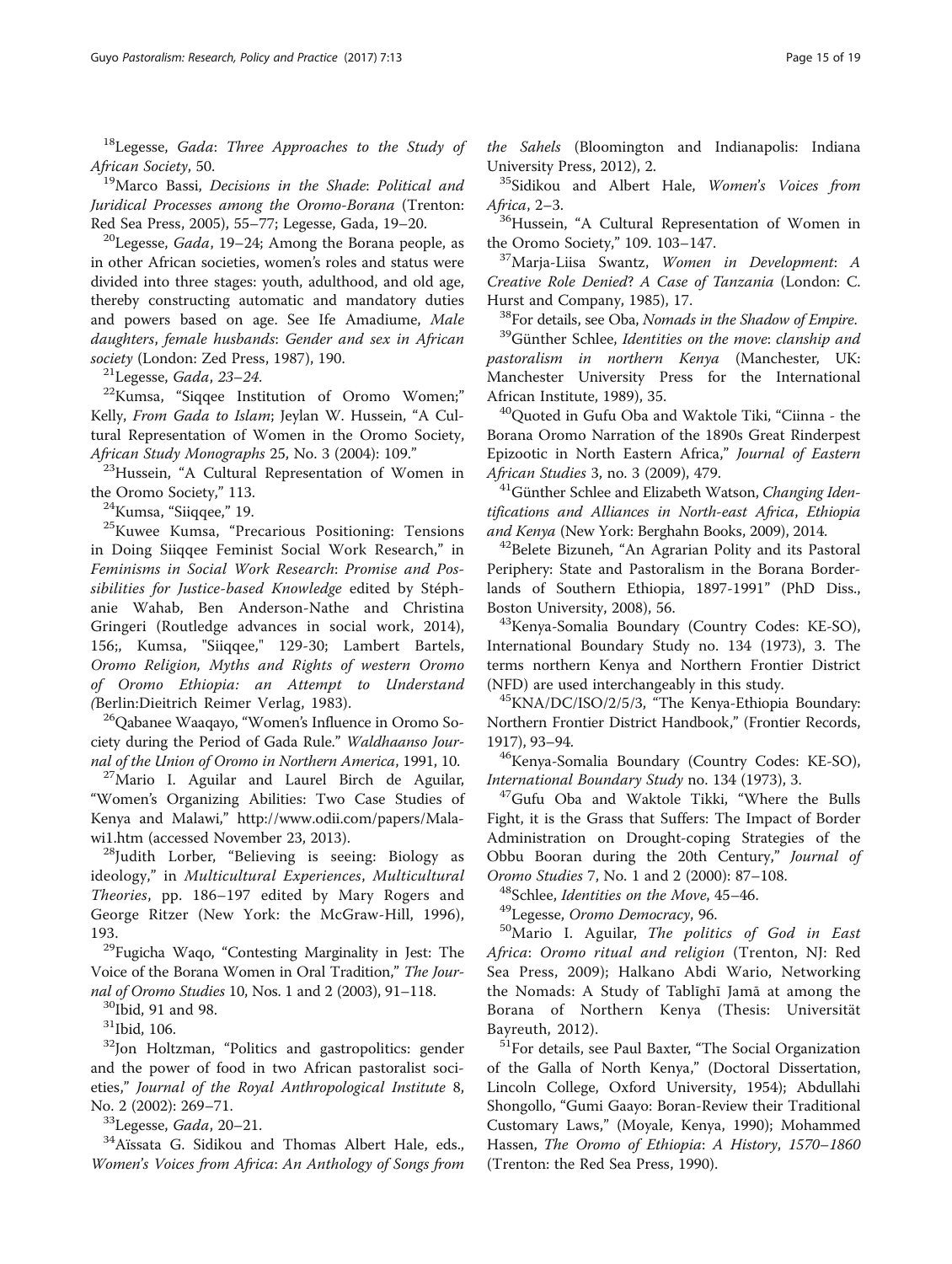52KNA: DC/ISO/2/5/3, "The Kenya-Ethiopia boundary," Northern Frontier District Handbook of 1917, 16.<br><sup>53</sup>KNA/NFD/PC/1/2/1/1697 and 1698/Marsabit District

Annual Report, [1928](#page-17-0).<br><sup>54</sup>Leif Manger, "Human Adaptation in East African

Drylands: The Dilemma of Concepts and Approaches

Pastoral" (Addis Ababa: OSSREA, 1996), 13.<br><sup>55</sup>Castagno A., "The Somali-Kenya Controversy." Journal<br>of Modern African Studies 2, no. 2 (1964): 171.

<sup>56</sup>Colonial authority was suscpicious about movement across international boundaries by pastoral societies and them as hostile to the interest of the state. 57Richard Hogg, "Should pastoralism continue as a

way of life?" Disasters 16, No. 2 (1992): 10.<br><sup>58</sup>KNA/PC/NFD/2/1/3/189/1946-1963, 1.

59PC/NFD/l/2/2/Marsabit District Annual Report/ 1703/1932.<br><sup>60</sup>Brendan McSherry and Jennifer N. Brass, "The Polit-

ical Economy of Pro-Poor Livestock Policy Reform in Kenya" (Susses: Institute of Development Studies, IGAD LPI Working Paper No. 04, 2008), vii.<br><sup>61</sup>Elliot Fratkin, "Pastoralism, Governance and Devel-

opment Issues," Annual Review of Anthropology 26, No. 1 ([1997](#page-17-0)):235.<br> $62$ See Harry Stroomer, A Grammar of Boraana Oromo

(Kenya): Phonology, Morphology, Vocabularies (Rüdiger Köppe, 1995), 1.<br><sup>63</sup>Edward Soja, *The Geography of Modernization in* 

Kenya: A Spatial Analysis of Social, Economic, and Political Change (New York: Syracuse University, [1966\)](#page-18-0), 6.<br><sup>64</sup>Kenya Open Data, https://www.opendata.go.ke/Popula-

tion/2009-Census-Vol-1-B-Table1-Population-and-Density/ j2vg-j63y (accessed September, 10, 2015). 65Frances Cleaver, "Do men matter? New horizons in

gender and development" Insight 35 ID21 (Bradford: University of Bradford, Development and Project Plan-ning Centre, [2001](#page-17-0)), 7.<br><sup>66</sup>Bethwell Ogot and William R. Ochieng, *A Modern* 

History of Kenya 1895–1980 (London: Evans Brothers Limited, 1989); John Lonsdale and Bruce Berman, "Coping with the contradictions: the development of the colonial state in Kenya, 1895–1914," Journal of African History 20, No. 4 (1979):487–505; Gordon Mungeam, British rule in Kenya, 1895–1912 (Oxford, Clarendon Press, 1966).<br><sup>67</sup>Leroy Vail and Landeg White, "Tribalism in the pol-

itical history of Malawi," in The creation of tribalism in Southern Africa, edited by Vail, Leroy (London: James Currey, 1989), 13.<br><sup>68</sup>Jaylain, 8.

69Kenya National Archive (KNA)/Northern Frontier District (NFD)/PC/NFD/Moyale District Annual Report, 1920–[1921,](#page-16-0) 82.<br><sup>70</sup>Hodgson, "Pastoralism, Patriarchy and History," 55.

71Graham Dawson, Soldier Heroes: British Adventure, Empire and the Imagining of Masculinities (London: Routledge, 1994), 1.<br><sup>72</sup>Timothy Parsons, *The African Rank-and-file: Social* 

Implications of Colonial Military Service in the King's African Rifles, 1902–1964 (Portsmouth, NH; Oxford: Heinemann, 1999), 54–103.<br><sup>73</sup>KNA/NFD/PC/l/2/2 Marsabit District Annual Reports/

1701 and 1702, 1930–1931.<br><sup>74</sup>Parsons, *The African rank-and-file*, 5–6.<br><sup>75</sup>For more details, refer to Fiona Flintan, "A Sharing of

Past Experiences," in Gender and Pastoralism: Livelihoods and Income Development in Ethiopia, edited by Andrew

Ridgewell and Fiona Flintan (Ethiopia: Addis Ababa, [2007\)](#page-17-0). 76Flintan Fiona, "Women's Land Rights in Pastoral Communities (Ethiopia)." Report of the FAO/Oxfam GB workshop on women's land rights in Southern and Eastern Africa (Pretoria, South Africa, [2003\)](#page-17-0), 8.<br><sup>77</sup>Abdi Ismail Samatar, *The State and Rural Transform*-

ation in Northern Somalia, 1884–1986 (University of Wisconsin Press, 1989), 30.<br><sup>78</sup>KNA/NFD/PC/1/2/1/1697 and 1698/Marsabit District

Annual Report, [1928](#page-17-0).<br><sup>79</sup>Robert Tignor, *The Colonial Transformation of* 

Kenya: The Kamba, Kikuyu and the Maasai, 1900–1939 (Princeton: Princeton University Press, 1976), 10–17.<br><sup>80</sup>KNA Official Gazette, [1930.](#page-16-0)

 $81$ Neal Walter Sobania, Background history of the Mt. Kulal region of Kenya (Integrated Project in Arid Lands (IPAL), UNESCO Programme on Man and the Biosphere and UNEP, Kenya, 1979, 170. Dorothy Hodgson, ed., Rethinking Pastoralism in Africa: Gender, Culture and the Myth of the Patriarchal Pastoralist (Oxford, UK: James Currey, [2001\)](#page-17-0).<br><sup>82</sup>KNA/PC/NFDl/2/2 Marsabit District Annual Report/

1706, [1935;](#page-17-0) KNA/PC/NFD/1/2/3Marsbit Annual Report, 1941, 3-4. see also Dahl, Suffering Grass: Subsistence and Society of Waso Boran, 197.<br><sup>83</sup>Fiona A. Mackenzie, *Land, Ecology and Resistance in* 

Kenya 1880–1952 (Portsmouth: Heinemann, 1998), 119.<br><sup>84</sup>KNA/NFD/PC/2/2/3, Tana River District Handing

Over Report ([1947](#page-17-0)), 9.<br><sup>85</sup>Hodgson, "Patriarchy and History," 61.<br><sup>86</sup>KNA/PC/NFD/1/2/4/1719/Marsabit District Annual

Reports, [1946](#page-17-0), 16.<br><sup>87</sup>Dahl, *Suffering Grass*, 198.<br><sup>88</sup>For details, see Joanna. E. Lewis, "Tropical East Ends and the Second World War: Some Contradictions in Colonial Office Welfare Initiatives," Journal of Imperial and Commonwealth History 28, No. 2 (2000): 42–66.<br><sup>89</sup>For details on policies that subjected women to do-

mestic sphere, see Mama, Amina. "Women's Studies and Studies of Women in Africa During the 1990s." Working Paper Series 5/96, Dakar, Senegal: CODESRIA, 1996, 28.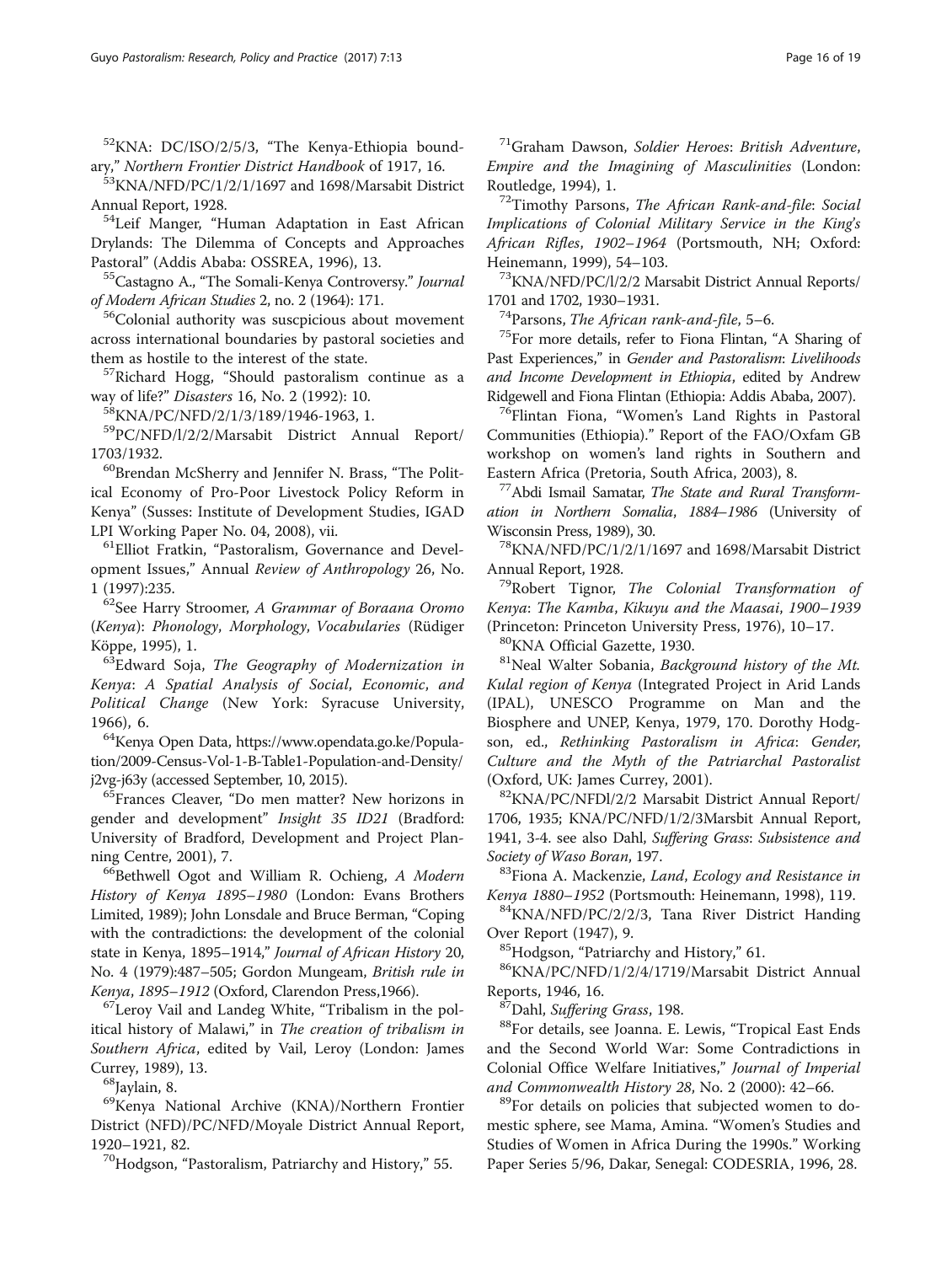<span id="page-16-0"></span><sup>90</sup>Hellen Callaway, Gender, Culture, and Empire: European Women in Colonial Nigeria (Urbana and Chicago: University of Illinois Press, 1987). 115.<br><sup>91</sup>Ibid

92PC/NFD/l/2/2 Marsabit District Annual Report/1703

(1932).<br><sup>93</sup>Dahl, *Suffering Grass*, 225.<br><sup>94</sup>KNA/NFD/11-7/1-8/7/1946-1963, 40.

95Ibid.

<sup>96</sup>KNA/NFD/11-7/1-8/7/1946-1963, 41.<br><sup>97</sup>See Kumsa "Siiqqee", 133.

<sup>98</sup>Danial G. Van Wyk, Kenya's Northern Frontier District (NFD): Memoirs of a Pioneer Family in Kenya (Findon, South Africa: Daniel Van Wyk, 2006).<br><sup>99</sup>Ibid, 24<br><sup>100</sup>Ibid. 26.

 $101$ Van Wyk, Kenya's Northern Frontier District (KND),

24–27.<br><sup>102</sup>Ibid, 138–139.<br><sup>103</sup>Peter M. Ngau "Tensions in Empowerment: The Experience of the Harambee (Self-Help) Movement in Kenya" Economic Development and Cultural Change 35,

no. 3 (April 1987): 523.<br><sup>104</sup>KNA/NFD/PC/Isiolo District Annual Report [\(1961](#page-17-0)), 100.<br><sup>105</sup>Republic of Kenya, Ministry of Education Annual Report [\(1979](#page-17-0)), 527.<br><sup>106</sup>Anthony Somerset, "Consortium for Research on

Educational Access, Transitions and Equity," (create Pathways to Success Research Monograph No. 9, June 2007), 20.<br><sup>107</sup>Ibid, 96.<br><sup>108</sup>Dahl, *Suffering Grass*, 220.<br><sup>109</sup>Richard Hogg, "Pastoralism and Improvement: the

Case of Isiolo Borana of Northern Kenya," Disaster 4, No. 3 [\(1980\)](#page-17-0):306. 110United Nations, "The World's Women [1995](#page-17-0): Trends

and Statistics" (New York: United Nations, [1995b](#page-17-0)), III.<br><sup>111</sup>See Wilfred Kaliisa Monte and Peter Katebalirwe,

"The Impact of Structural Adjustment Programs (SAPs) on the Pastoral Economy: The Case of Ngoma Sub-County, Luwero District," (2000),7.<br><sup>112</sup>Koissaba Ole. "Globalization and its Impact on the

Maasai Pastoralists of Kenya," (Clemson University,

2002),11.<br> $113$ Jean Ensminger, "Structural Transformation and its Consequencies for Orma Women Pastoralists," in Structural Adjustments and African Women Farmerd, ed. Gladwin Chrostina (Gainesville: University of Florida Press).<br><sup>115</sup>Republic of Kenya, *Development Policy for the Arid* 

and Semi-Arid Lands, ASALs (Nairobi:Ministry of Reclamation and Develpment of Arid, Semi-arid Araes and Wastelands, [1992\)](#page-17-0), 6 and 109.<br><sup>116</sup>Hannah Whittaker, "Forced Villagization during the

Shifta Conflict in Kenya, 1963–1968," International

Journal of African Historical Studies 53, no. 3 (2012): <sup>344</sup>–345. 117Women in Borana society traditionally did not have

the rights to own property or control over their reproductive labour; if they had any, it was only indirectly, by virtue of being married to a wealthy herd-owning man.<br><sup>118</sup>Michael Edwards and D. Hulme, D., eds.*BeyondtheMa*-

gicBullet:NGOPerformanceandAccountabilityinthePost‐Cold-WarWorld (West Hartford, CT:Kumarian Press, [1996\)](#page-17-0), 962.<br><sup>119</sup>Elizabeth Kharono, "Pastoralist Lobby and Advo-

cacy in Eastern Africa: A Review of the Pastoralist Lobby and Advocacy Context," Reconcile, [\(2011\)](#page-17-0), 6; The founding of the Pastoralists Parliamentary Group (PPG) by members of parliament with pastoral backgrounds was part of a larger campaign to advocate for the pastoralists regarding policy issues that affected them. However, the efficiency of the PPG has since been hampered by internal strife, a lack of organization and a lack of capacity building. For more details on the history of the PPG, see K. Livingstone, "A Comparative Study of Pastoralists Parliamentary Groups: Kenya Case Study," Pastoral and Environmental Network in the Horn of Africa, (2005).<br><sup>120</sup>In Kenya, these movements led to a weakening of alle-

giance to the totalitarian Moi regime and of the influence of the Kenya African National Union (KANU), which had been the only political party in existence since 1963.<br><sup>121</sup>Martin Walsh, *Community Participation in Isiolo* 

District: Past Initiatives and Options for the Future (England: Longman, 1992), 4. 122Kumsa, "Siiqqee", 144–45.

## Acknowledgements

I would like to thank Wright State University's College of Liberal Arts for the Postdoctoral Fellowship program. Special thanks to Drs. Opolot Okia and Noeleen Mcllvenna for their feedback during the early stage of writing this article, and for their support throughout my postdoctoral program. I would also like to acknowledge African and African American Studies Program and History Department, many thanks particularly to Drs. Lynette Jones and Jonathan Winkler for their support. Last, but not the least, the writing of this article would not have been complete without the many hours I spent at the faculty writing groups. I enjoyed the collegial atmosphere of the group, and I would like to thank support provided by Noeleen Mcllvenna, Carol Mejia LaPerle, Deborah Crusan, and Sirisha Naidu.

#### Competing interests

The author declares that she has no competing interests.

#### **Declarations**

I hereby declare that I am the sole author of this manuscript and neither the article nor portions of it have been previously published elsewhere.

Received: 22 May 2016 Accepted: 26 January 2017 Published online: 02 June 2017

#### References

A. Primary sources

#### I. Kenya National Archives documents

Kenya National Archive (KNA)/Northern Frontier District (NFD)/PC/NFD/Moyale District Annual Report, 1920–1921.

KNA Official Gazette, 1930.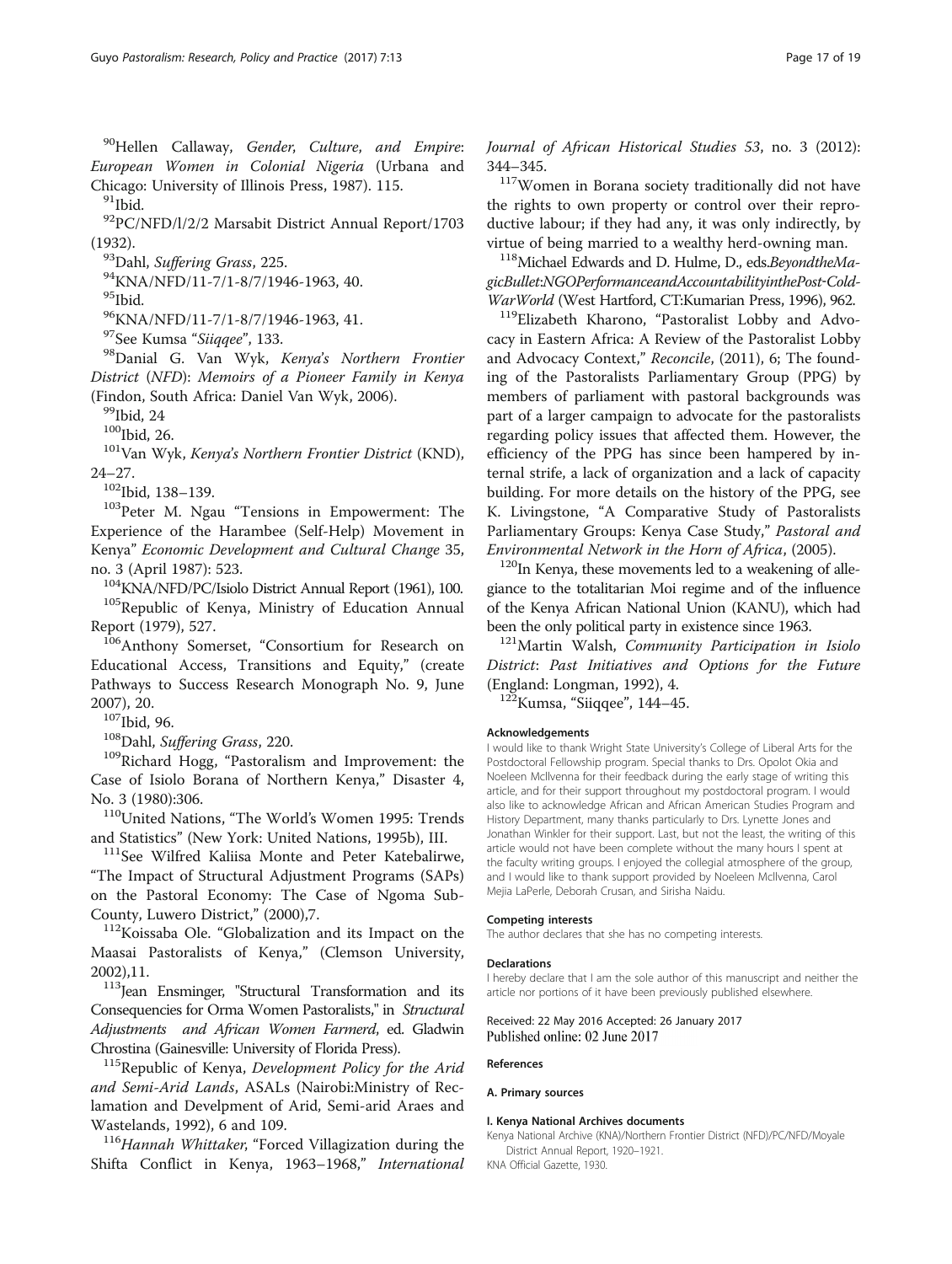<span id="page-17-0"></span>KNA/NFD/PC/2/2/3, Tana River district handing over report, 1947. KNA/NFD/PC/1/2/1/1697 and 1698/Marsabit District annual report, 1928.

KNA/NFD/PC/Isiolo District annual report (1961)

KNA/NFD/PC/Marsabit intelligence report for September, 1937.

KNA/PC/NFD/1/2/4/1719/Marsabit District annual reports, 1946.

KNA/PC/NFD//2/2/1706/ Marsabit District annual report, 1935.

#### II. Other published primary sources

Republic of Kenya. Kenya Ministry of Education annual report, 1979.

- Republic of Kenya. Development policy for the Arid and Semi-arid Lands, ASALs. Nairobi: Ministry of Reclamation and Development of Arid, Semi-Arid Areas and Wastelands, 1992.
- United Nations. The World's women 1995: Trends and statistics. New York: United Nations, 1995.

#### B. Secondary and published sources

- Aguilar, Mario and Laurel Birch de Aguilar. Women's Orginizing Abilities: Two Case Studies of Kenya and Malawi.
- <http://www.odii.com/papers/Malawi.htm>. Accessed 23 Nov 2013.
- Anderson, David, Hannah Elliott, Hassan Hussein Kochore, and Emma Lochery. Camel milk, capital, and gender: The changing dynamics of pastoralist dairy markets in Kenya.
- <https://www.soas.ac.uk/camelconference2011/file84333.pdf>. Accessed 10 Jan 2016. Bartels, Lambert. 1983. Oromo religion: Myths and rites of western Oromo of

Ethiopia - an attempt to understand. Berlin: Dietrich Reimer Verlag.

- Baxter, Paul. 1954a. The Organization of the Galla of Northern Kenya. PhD diss., Lincoln College, University of Oxford
- Bizuneh, Belete. 2008. An agrarian polity and its pastoral periphery: State and pastoralism in the Borana borderlands of Southern Ethiopia, 1897–1991. PhD Diss., Boston University.
- Cleaver, Frances. 2001. Insight 35 ID21. Bradford: University of Bradford, Development and Project Planning Centre. Do men matter? New horizons in gender and development.
- Coppock, L, David, María E. Fernández-Giménez, and Jeannie Harvey. 2013. Women as change agents in the world's rangelands: Synthesis and the way forward, Rangelands 35, No. 6
- Dahl, Gudrun. 1979. Suffering grass: Subsistence and society of Waso Borana. Stockholm: University of Stockholm.
- Dahl, Gudrun. 1990. Mats and milk pots: The domain of Borana women. In The creative communion: African folk models of fertility and the regeneration of life, ed. Jacobson-Widding Anita and Walter van Beek. Uppsala: Acad. Upsaliensis.
- Edwards, Michael, and David Hulme (eds.). 1996. Beyond the magic bullet: NGO performance and accountability in the post-Cold War world. West Hartford: Kumarian Press.
- Ensminger, Jean. 1992. Making a market: The institutional transformation of an African society. Cambridge: Cambridge University Press.

Ensminger, Jean. 1991. Structural transformation and its consequences for Orma women pastoralists. In Structural adjustments and African women farmers, ed. Gladwin Christina. Gainesville: University of Florida Press.

Flintan, Fiona. 2007. A sharing of past experiences. In Gender and pastoralism: Livelihoods and income development in Ethiopia, ed. Andrew Ridgewell and Flintan Fiona. Ethiopia: Addis Ababa.

Flintan, Fiona. 2003. Women's land rights in pastoral communities (Ethiopia). Report of the FAO/Oxfam GB workshop on women's land rights in Southern and Eastern Africa. Pretoria, South Africa

Fratkin, Elliot, and Kevin Smith. 1995. Women's changing economic roles with pastoral sedentarization: Varying strategies in alternate Rendille communities. Human Ecology 23(4): 433–434.

Fratkin, Elliot, and Kevin Smith. 2013. Seeking alternative livelihoods in pastoral areas. In Pastoralism and development in Africa: Dynamic change at the margins, ed. Andy Catley, Jeremy Lind, and Ian Scoones. London: Routledge.

- Fratkin, Elliot, and Kevin Smith. 1997. Pastoralism, governance and development issues. Annual Review of Anthropology 26(1): 235–261.
- Goto, Paul. 1972. The Borana of Northern Kenya: Origin, migrations and settlements in the nineteenth century. University of Nairobi: B.A. Thesis
- Hassen, Mohammed. 1990. The Oromo of Ethiopia: A history, 1570–1860. Trenton: The Red Sea Press.

Hodgson, Dorothy (ed.). 2001a. Rethinking pastoralism in Africa: Gender, culture and the myth of the patriarchal pastoralist. Oxford, UK: James Currey.

Hodgson, Dorothy. 1999. Pastoralism, patriarchy and history: Changing gender relations among Maasai in Tanganyika, 1890–1940. The Journal of African History 40(1): 41–65.

Hodgson, Dorothy (ed.). 2001b. Rethinking pastoralism in Africa: Gender, culture and the myth of the patriarchal pastoralist. Oxford, UK: James Currey

- Hogg, Richard. 2000. Gender, culture and the myth of the patriarchal pastoralist. In Rethinking pastoralism in Africa: Gender, culture and the myth of the patriarchal pastoralist, ed. Dorothy Hodgson. Oxford: James Currey.
- Hogg, Richard. 1980. Pastoralism and improvement: The case of Isiolo Borana of Northern Kenya. Disaster 4(3): 131–137.
- Hogg, Richard. 1992. Should pastoralism continue as a way of life? Disasters 16(No. 2): 10. 134. 131.
- Holtzman, Jon. 2002. Politics and gastropolitics: Gender and the power of food in two African pastoralist societies. Journal of the Royal Anthropological Institute 8(2): 259–278.
- Hussein, Jeyalain. 2004. A cultural representation of women in the Oromo society. African Study Monographs 25(3): 103–147.
- Kettel, Bonnie. 1986. The commoditization of women in Tugen (Kenya) social organization. In Women and class in Africa, ed. Claire Robertson and Iris Berger. New York: Holmes and Meier.
- Kharono, Elizabeth. 2011. Pastoralist lobby and advocacy in Eastern Africa: A review of the pastoralist lobby and advocacy context. Reconcile.
- Kipuri, Naomi, and Andrew Ridgewell. 2008. A double bind: The exclusion of pastoralist women in the East and Horn of Africa. London: Minority Rights Group International.
- Kipuri, Naomi, and Andrew Ridgewell. 1978. Engagement and marriage among the Maasai. Kenya Past and Present 9: 38–42.
- Kumsa, Kuwee. 1997. Siqqee institution of Oromo women. Journal of Oromo Studies 4(1–2): 115–152.
- Kuwee Kumsa. 2014. Precarious positioning: Tensions in doing Siiqqee feminist social work research. In Feminisms in social work research: Promise and possibilities for justice-based knowledge, eds. Stéphanie Wahab, Ben Anderson-Nathe, and Christina Gringeri. Routledge advances in social work.
- Legesse, Asmarom. 1973. Gada: Three approaches to the study of African society. New York: The Free Press.
- Legesse, Asmarom. 2006. Oromo democracy: An indigenous African political system. Lawrenceville: Red Sea Press.
- Little, Peter. 1987. Woman as ol Payian (elder). The status of widows among the Il Chamus (Njemps) of Kenya. Ethnos 52: 81–103.
- Lonsdale, John, and Bruce Berman. 1979. Coping with the contradictions: The development of the colonial state in Kenya, 1895–1914. Journal of African History 20(4): 487–505.
- Lorber, Judith. 1996. Believing is seeing: Biology as ideology. In Multicultural experiences, multicultural theories, ed. Mary Rogers and George Ritzer. New York: McGraw-Hill.
- Mackenzie, Fiona. 1998. Land, ecology and resistance in Kenya 1880–1952. Portsmouth: Heinemann.
- Manger, Leif. 1996. Human adaptation in East African drylands: The dilemma of concepts and approaches pastoral. Addis Ababa: OSSREA.
- Swantz, Marja-Liisa. 1985a. Women in development: A creative role denied? A case of Tanzania. London: C. Hurst and Company.
- Monte, Wilfred and Peter Katebalirwe. 2000. The impact of structural adjustment programs (SAPs) on the pastoral economy: The case of Ngoma sub-county, Luwero district

Mungeam, Gordon. 1966. British rule in Kenya, 1895–1912. Oxford: Clarendon.

- Ngau, Peter. 1987. Tensions in empowerment: The experience of the Harambee (self-help) movement in Kenya. Economic Development and Cultural Change 35(3): 523–538.
- Nori, Michele. 2010. Milking drylands: Gender networks, pastoral markets and food security in stateless Somalia. PhD Thesis, Wageningen University.
- Oba, Gufu, and Waktole Tiki. 2009. Ciinna the Borana Oromo narration of the 1890s Great Rinderpest Epizootic in North Eastern Africa. Journal of Eastern African Studies 3(3): 479–508.
- Oba, Gufu, and Waktole Tiki. 2013. Nomads in the shadows of empires: Contests, conflicts and legacies on the Southern Ethiopia-Northern Kenya frontier. Leiden: BRILL.
- Oba, Gufu, and Waktole Tiki. 2000. Where the bulls fight, it is the grass that suffers: The impact of border administration on drought-coping strategies of the Obbu Booran during the 20th century. Journal of Oromo Studies 7(1&2): 87–108.
- Ogot, Bethwell, and William R. Ochieng. 1989. A modern history of Kenya 1895–1980. London: Evans Brothers Limited.